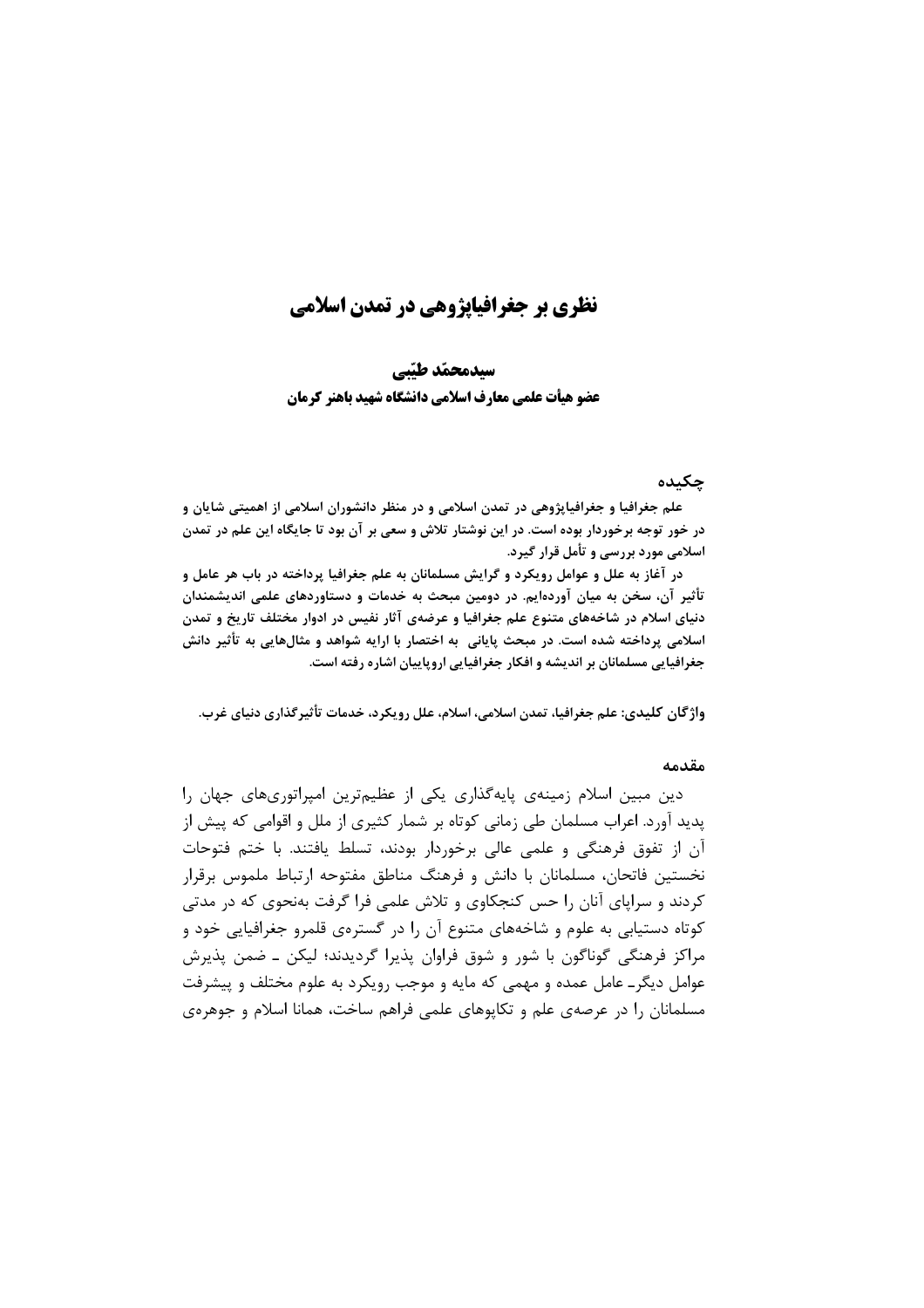اندیشهی اسلامی برگرفته از قرآن و سنت بود. علم جغرافیا به لحاظ ارزش کاربردی متنوع، فراوان؛ و سودمندیش در برآورد نیازهای گوناگون مادی و معنوی، توجه مسلمانان را بهخود معطوف ساخت. این رغبت و ذوق را می توان به عوامل مختلفی نظیر عوامل محیطی، دینی یا معنوی، اداری، سیاسی و بازرگانی مرتبط دانست؛ تا آنجا که محققی ادعا می نماید:«پیدایی فعالیت علمی در عالم اسلام ارتباط ناگزیری با اندیشهی جغرافیایی مسلمانان دارد» *(شریف، ۱۳۷۲: ۳۶۲)* .

عوامل فوق -که در مقاله به آنها خواهیم پرداخت ـ زمینهساز عرضهی آثار فراوانی توسط مسلمانان در مبحث علم جغرافیا و شاخههای آن گردید، و سهم بسیاری را به آنان اختصاص داد. حاصل این تلاشهای علمی را در ابعاد، گستره و موضوع جغرافیای عمومی و ناحیهای ـ با زیرمجموعههای آن ـ رسالات عمومی و جغرافیای علمی، جغرافیای ریاضی، نقشه کشی و… می توان مشاهده کرد. آثار و افکاری که بدون تردید علاوه بر نمایش و بالندگی علم مزبور در تمدن اسلامی، تأثیری وافر بر افکار و اندیشههای جغرافیایی تمدنهای دیگر از جمله اروپاییان گذارد. در این نوشتار جایگاه رفيع علم جغرافيا در تمدن اسلامي در سه مبحث مورد بررسي قرار گرفته است:  $-$  علل رويكرد مسلمانان به علم جغرافيا

- خدمات مسلمانان به علم جغرافيا
- تأثیرگذاری دانش جغرافیایی مسلمانان بر دنیای غرب

#### علل رويكرد مسلمانان به علم جغرافيا

جغرافیا یکی از علومی است که مسلمانان سخت در تکامل آن کوشیده و در این زمینه تألیفات و آثار متعدد و متنوعی به زبانهای فارسی، عربی و ترکی به جای گذار دهاند *(نصر، ١٣٥٩: ٨٧)* در رويكرد و علاقهى مسلمانان به علم جغرافيا صاحب نظران و محققان، علل و عوامل چندي به شرح زير مؤثر بوده است:

### الهام از قر آن کريم

آنچه در قرآن راجع به مفاهیم و مسایل جغرافیایی و احوال بلاد، دریاها و جبال آمده، همواره محرکی بی شائبه برای اشتغال مسلمانان به علم جغرافیا بوده است (زرین کوب، ۱۳۶۲: ۸۰). نام نواحی و اماکن خاص و متعددی همانند مکه، بکه، یثرب، مدینهپالنبی، امالقری، سرزمین قوم لوط، وادی ایمن، وادی مقدس طوی، مدین، مصر،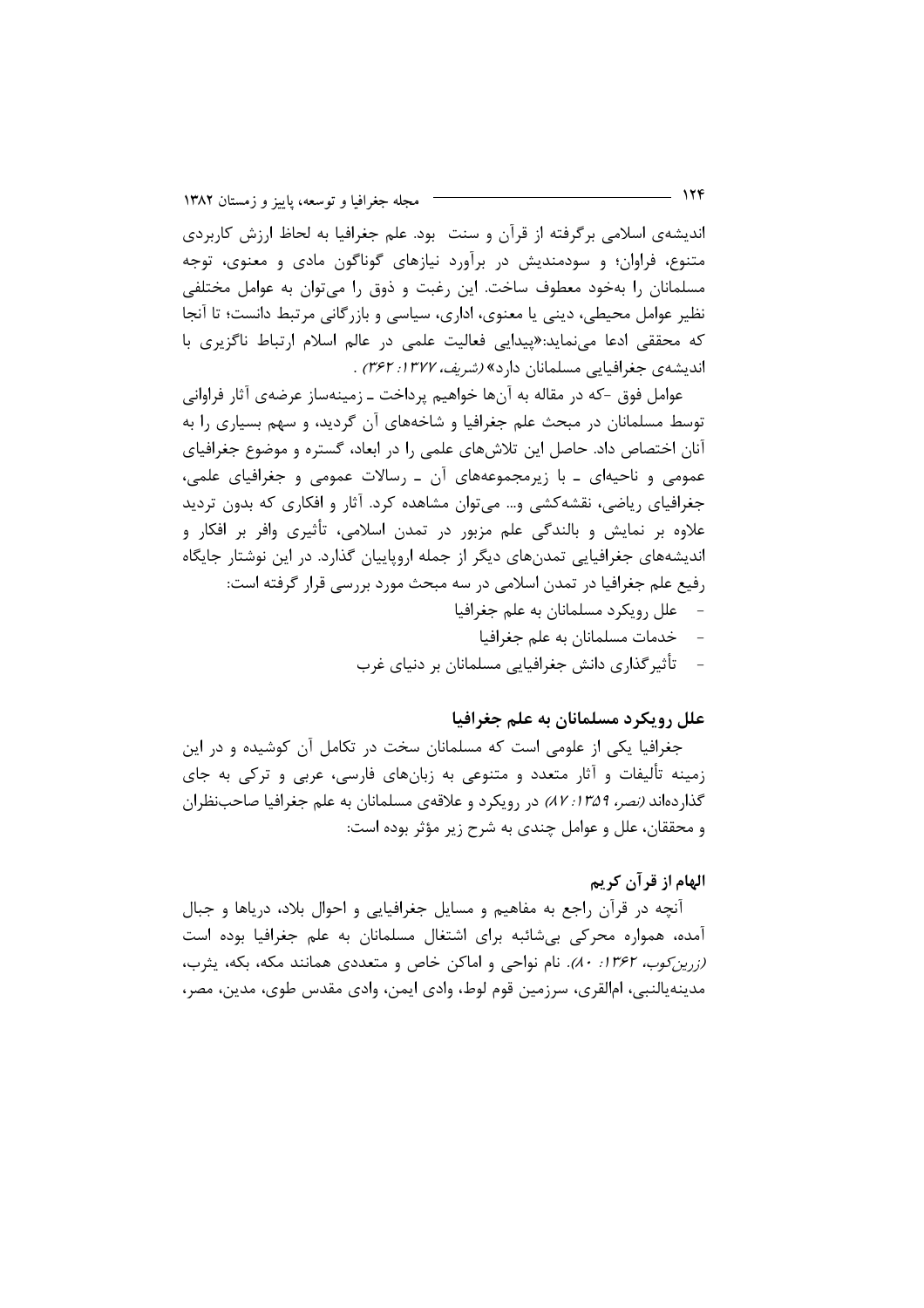نظری بر جغرافیایژوهشی در تمدن اسلامی  $150 -$ الارض المقدسه، مسجدالحرام، مسجدالاقصی، ادنی الارض و… در این کتاب آسمانی مذکور است.

اشاره قرآن کريم به پديدههاي جغرافيايي از جمله آب شيرين و شور دو دريا که به همدیگر آمیخته نمی گردد، گردش روز و شب، سیر ماه و خورشید و ستارگان، اشاره به باد و باران و تگرگ و زلزله، فرو رفتن زمین، سیل عظیم و سد بزرگ و مستحکمی که ذوالقرنین در برابر پأجوج و مأجوج بست؛ از شواهد و دلایل دیگری است که اهمیت این کتاب را از بعد جغرافیایژوهی نشان میدهد *(خرمشاهی، ۱۳۷۵: ۲۲-۲۳)*. در قرآن کریم اصطلاحات دریانوردی، توضیحات تجاری، اوضاع و شرایط دریا، کشتیها و قایقهایی که در آن ایّام به کار می رفت، فراوان است؛ *(شریف، ۱۳۷۲: ۱۶۲-۱۶۳* ) و چنین استنباط می شود که همواره میان سفرهای بری و بحری و شناخت ستارگان و دیگر اجرام فلکی، پیوندهای نزدیکی وجود داشته است.

توصیههای مکرر و مؤکد قرآن کریم به سیر و سفر در زمین، اطلاعِیافتن از سیره و سرگذشت اقوام و دولتهای پیشین و بحث و فحص در آفاق و انفس از عوامل دیگر گرایش مسلمانان به جغرافیپژوهی و علم جغرافیا است *(حلبی، ۱۳۶۵: ۳۶۰؛ خرمشاهی،*  $(rr-rr.1rrv)$ 

یاقوت حموی یکی از بزرگترین جغرافی دانان مسلمان در مقدمهی معجم|لبلدان با رویکردی قرآنی به دانش جغرافیا مینویسد:

«سیاس خدایی که زمین را گسترد و کومها را چون میخها آفرید و از این راه برآمدگیها و فرورفتگیها و بیابانها و کشورها برآیند، و در این میان نهرها و سیلابها و رودها ساخت، و بندگانش را راه آن آموخت که برای خود خانه بنا کنند، و بناها و زیستگاههای خود را استوار سازند. پس بناها برافراشته و شهرها آبادان کردند، و در دل سنگ@ا و کوهها، خانهها تراشیدند و چاهها و آبانبارها ساختند و آزمندی آنان را به آنچه ساختند و استوار برافراشتند عبرت غافلان و یادبودی از گذشتگان قرار داد؛ و خود که راستگوترین گویندگان است چنین گفت: چرا در زمین گردش نمی کنید تا بنگرید که پایان کار کسانی که پیش از ایشان بودند و شمارهشان بیشتر و نیرویشان سختتر و آثارشان فراوانتر بود چگونه بوده است و آنچه میساختند و گرد می کردند، هیچ سودی براي ايشان نداشت. قرآن سوره مؤمن آيهي ٨٢» *(حموي، ١٩۶۵، مقدمه)*.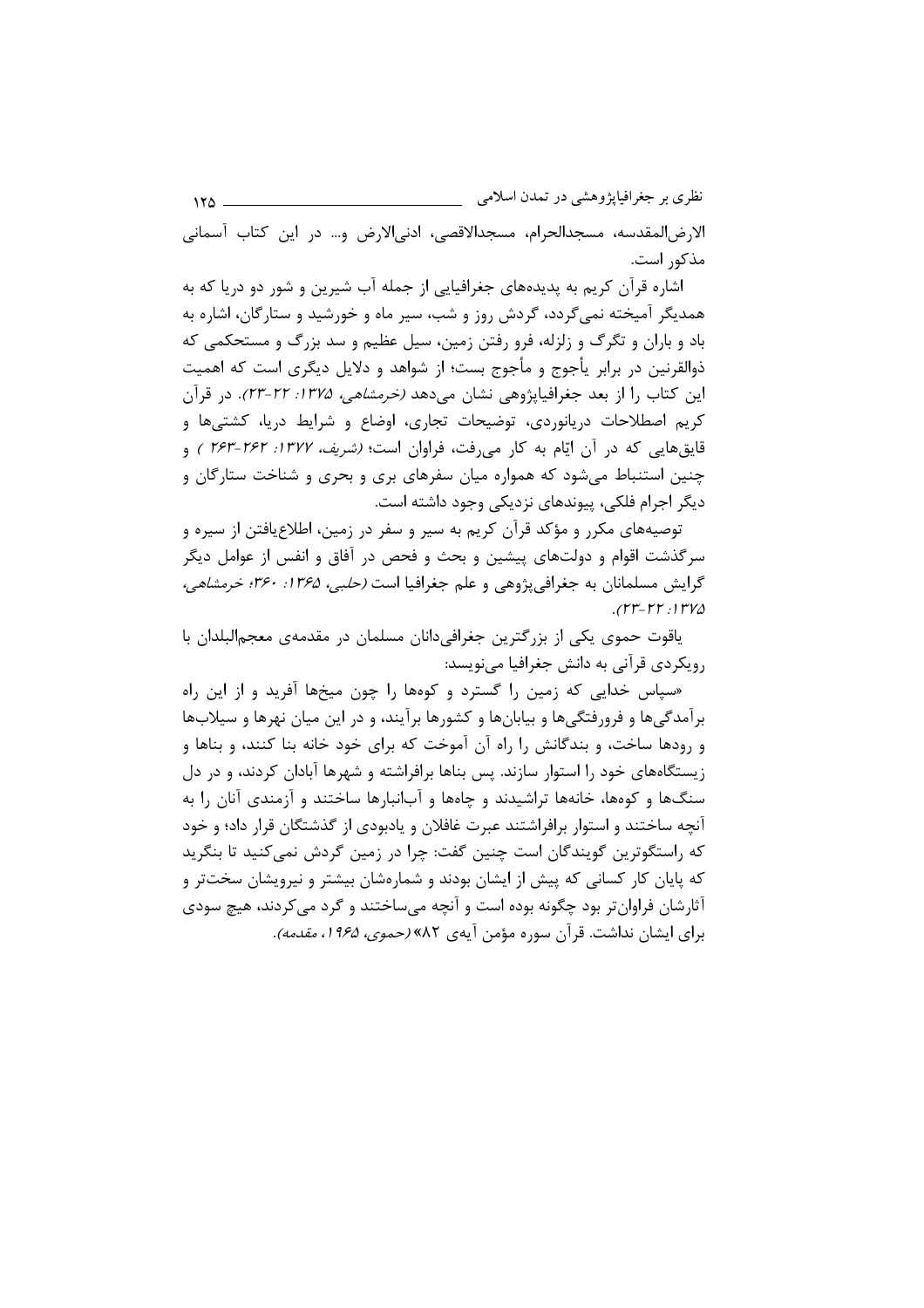اهميت و جايگاه عبادي حج و شناخت موقعيت قبله

عامل دینی و مذهبی دیگری، که تأثیر بسزایی در پیشرفت علم جغرافیا در دنیای اسلام داشت، فریضهی حج و شوق زیارت کعبه بود. این مکان مقدس سالانه موجب جذب هزاران مسلمان از مناطق مختلف جهان اسلام و نواحی مسلماننشین می شد. در اثنای این سفر و زیارت، حجاج اطلاعات و دانستههای متعدد و متنوعی در موضوعات جغرافیایی به یکدیگر منتقل می کردند *(عبدالرزاق جوهر، ۱۳۷۴: ۵۲) . جر*جی زیدان در این مورد می;نویسد: مسلمانان بنا بر حکم دینی و شرعی در صورت استطاعت و توانایی مالی باید به حج بروند؛ این دستور عامل مهمی برای اطلاع از شهرها و راههای مبدأ تا مقصد یعنی مکه بود. *(زیدان، ۱۳۷۲: ۵۰۸-۵۰۲)* لزوم تعیین قبله به منظور ادای فریضهی نمازهای پنج گانه – که می،بایست دقیقاً به سوی مکه باشد – از عوامل دیگر توجه مسلمانان به تحقیقات جغرافیایی بود. در این جهت ضرورت داشت تا آنان نسبت به طول و عرض جغرافیایی مکان، حرکت روزانهی خورشید و مختصات جغرافیایی مکه آگاهی داشته باشند. مؤلف کتاب تاریخ اکتشافات جغرافیایی در اینباره چنین مینگارد: «در کنار مسألهی حج، دین اسلام، به طور غیرمستقیم در پیشرفت جغرافیای فلکی نقش داشت چون اوقات خاص نمازهای پنجگانه و جهت نمازگزاردن بهطرف کعبه را معین میکرد، و بسیاری از نویسندگان مسلمان نهایت تلاش خود را برای حل مسایل دینی مبذول داشتند و موقعیتهای فلکی بسیاری از شهرها را معین کردند» (عبدالرزاق جوهر، ١٣٧٤: ٥٢). در اين بررسي ها به شناخت خطوط طولي بيش از خطوط عرضی اهتمام میورزیدند، زیرا آگاهی از خطوط طولی در ادای نمازهای پنجگانه ضروري تر به نظر مي رسيد *(عبدالرزاقجوهر،۱۳۷۴: ۷۶* ).

#### فتوحات مسلمانان و گسترش قلمرو اسلام

طی قرن اول هجری قمری/ هفتم میلادی اعراب مسلمان بر کشورها و مناطق جغرافیایی گستردهای که اقوام و ملل آنان دارای پیشینهی کهن تمدنی و فرهنگی بودند استيلا يافتند. شناخت شرايط و موقعيت سياسي، اقتصادى و سوقالجيشي مناطق تصرف شده و یا در آستانهی تصرف موجبات عرضهی آثار معتبر جغرافیایی را در قلمرو اسلامی فراهم سا*خت (گیب، ۱۳۶۱: ۲۹).* تألیف کتب و متون مربوط به جغرافیای محلی در میان مسلمانان با توسعهی اسلام و اقتدار سیاسی آنان در مشرقزمین پیوند نزدیک داشت؛ و مرهون توجهی بود که از لحاظ سیاسی به جغرافیا داشتند *(فرانتس تشنر، ۱۳۷۵: ۴۷).*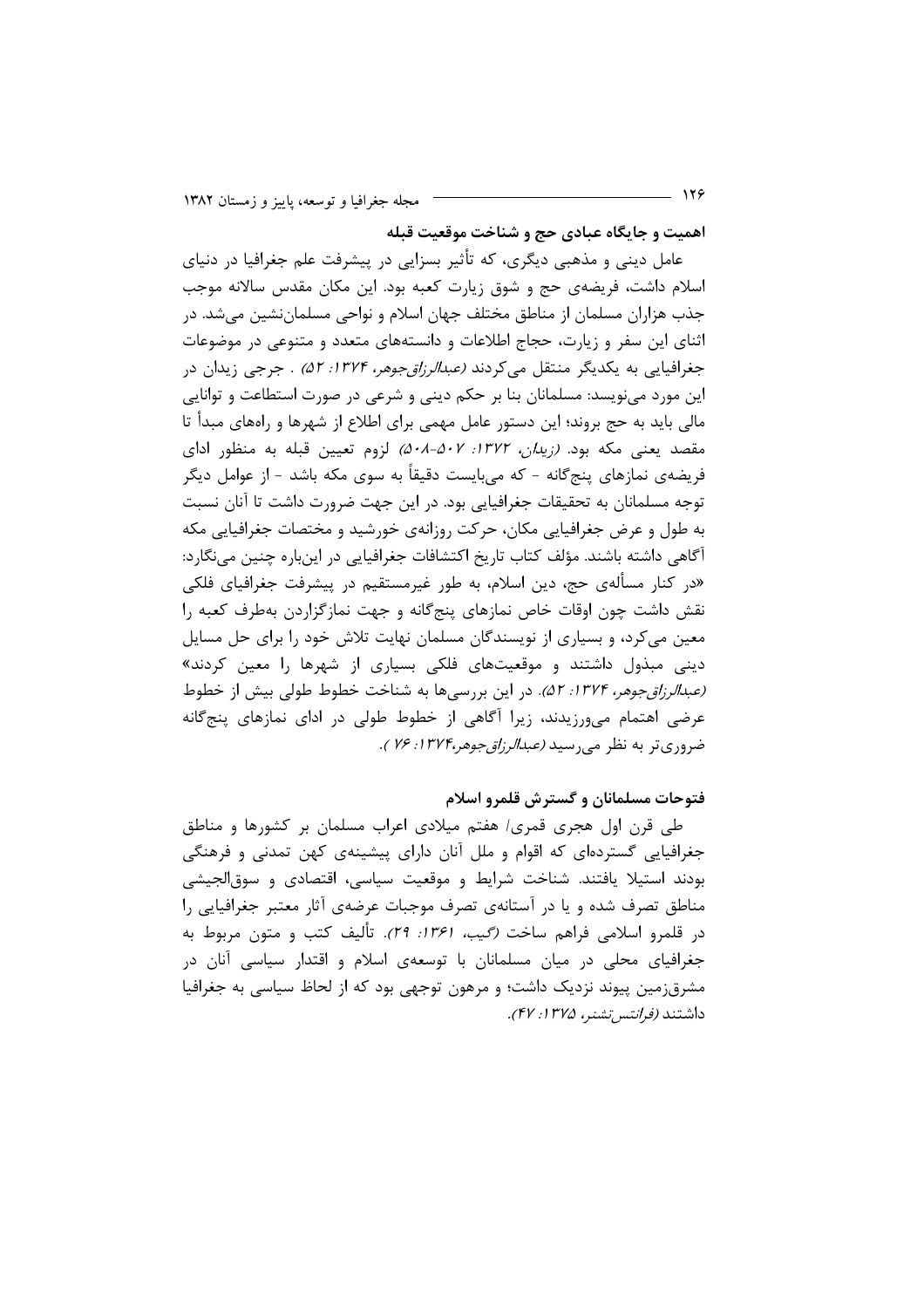نظری بر جغرافیاپژوهشی در تمدن اسلامی

در بعد اقتصادی کیفیت فتح مناطق به منظور اخذ جزیه، خراج و جمعآوری ماليات، شناخت حتمي و لازم شهرها و راهها را در پي داشت *(حلبي، ۱۳۶۵: ۳۶۰-۳۶۱)*. اهتمام فرماندهان سياه اسلام به جمع آوري اطلاعات جغرافيايي از سرزمينهايي كه قصد حمله و هجوم بدانجا را داشتند، در گسترش معرفت و دانش جغرافیایی بی تأثیر نبود *(عبدالرزاقجوهر، ۱۳۷۶: ۵۲).* یکی از محققان تاریخ و تمدن اسلام در این مورد چنین بیان میدارد: «مسلمانان پس از گشودن ممالک روم و ایران و مصر و غیره در طرز تسخیر بلاد اختلاف نظر داشتند، و این از آن رو برای آنان مهم بود که با طرز فتح و وضع ماليات و جزيه ارتباط داردو كشورهايي كه به صلح يا به جنگ يا به معاهده و امثال آن مسخر میشود در پرداخت باج و خراج به موجب قوانین اسلامی متفاوت میشود. همین قسم موضوع تقسیم غنیمتها و واگذاری املاک خالصه و تیول و اجرای مواد پیمان و برداشت مطالبات، مطالبی بود که علاوه بر امیران، فقها نیز در آن دخالت داشتند؛ و در نتیجه دانستن وضع شهرها و دهها و غیره از مسایل واجب دینی مسلمانان درمیآمد و طبعاً جغرافیا و تاریخ میآموختند تا مجعولات آنها روشن شود» (زېيدان، ١٣٧٢: ٥٠١-٠١٨).

 $15V$ 

ضمن تأييد ديدگاه نويسنده بايد افزود كه: توسعهي سياسي اسلام در آسيا و افريقا فرصتی پیش آورد تا اندیشمندان مسلمان اطلاعات، مشاهدات و تجارب خود را از سرزمینهایی که به تصرف درآورده بودند و یا در همسایگی آنان قرار داشت ثبت نمایند؛ این دادهها به هر مقصود و انگیزهای که گرد آمده باشد، در نوشتهها و آثار وصف|لارض اوايل دورەي عباسيان تأثير حتمي بەجاي گذاشت *(فرانتستشنر، ١٣٧۵: ٢)*. بیرونی در کتاب تحدید نهایاتالاماکن با دقتی خاص و در مقایسه میان دانش جغرافیا در ازمنهی قدیم و جدید و با تأکید بر توسعهی معرفت جغرافیایی در دورهی خود مینویسد: «...آنچه اکنون دربارهی مسافتها شنیده می شود درستتر و بیشتر قابل اعتماد است. بسیار می شود که در کتاب جا و غرافیا (جغرافیا) شهری را در مشرق شهر ديگر مي يابيم كه در واقع در مغرب آن است و بالعكس؛ و سبب اين و يا آن بوده است که در ذکر مسافتهایی که طولها و عرضها از آن بیرون آورده شده اشتباه و پریشانی رخ داده و یا این که مردمان از جایی به جای دیگر کوچ کردهاند و نام شهرها را با خود به همراه بردهاند» *(نصر، ١٣٥٢: ٨٧)*.

این سخنان دلیل بارز و سندگوپایی بر دقت و تیزبینی جغرافی دانان مسلمان در شناخت شهرها و مناطق تحت تصرف دنیای اسلام است.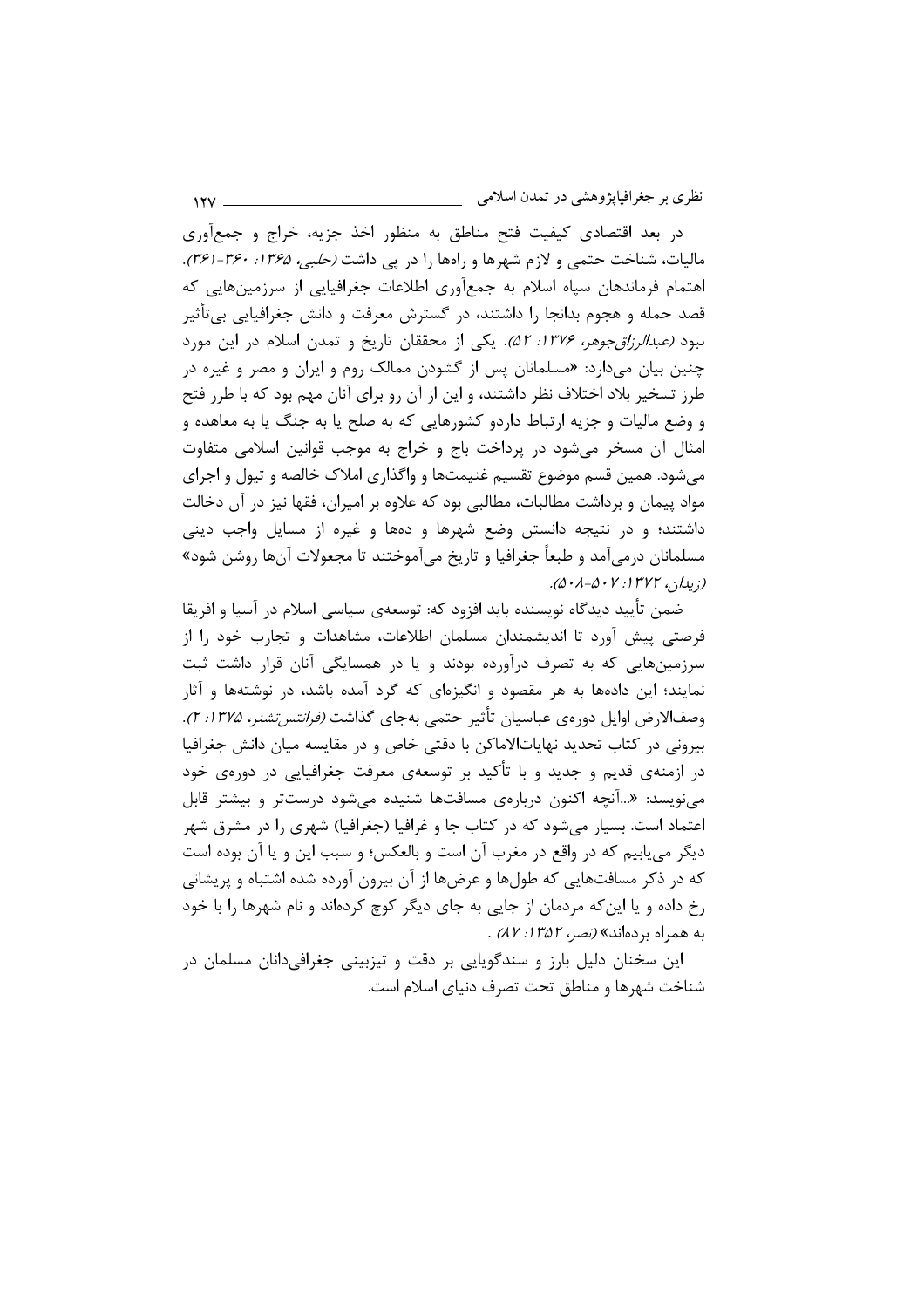تأثيريذيري از يونانيان

برخی مدعی|ند که جغرافی;نگاری مسلمانان نشأت گرفته و تقلیدی از جغرافی;نگاری یونانیان است؛ و علم جغرافیای ۱٫شدیافته در دورهی اسلامی در ابتدا تحت نفوذ و تأثیر مكاتب جغرافيايي يونان بوده است *(نصر، ١٣۵٢؛ ٨٧، أرنولد: ١٨٢).* اين نفوذ و تأثير به ویژه از قرن سوم هجری در دورهی خلافت مأمون عباسی آغاز و بر ابعاد و جنبههای مختلف جغرافیای مسلمانان سایه افکند؛ *(فرانتس تشنر،۱۳۷۵: ۱۰)* و منابع ترجمهشدهی جغرافیای یونانی همانند جغرافیای بطلمیوس و کتاب جغرافیایی مارینوس در این زمینه تأثیر داشتند *(آرام، ۱۳۶۶: ۴۹)*. مؤلف تاریخ عرب در مورد ترجمهی اثر جغرافیایی بطلمیوس به زبان عربی می نویسد:

«جغرافیای بطلمپوس از متن یونانی از یک ترجمهی سریانی مکرر به عربی ترجمه شده بود؛ معروفترین ترجمه همان بود که یعقوببن اسحاق کندی پیش از سال ۲۶۱هـ/۸۷۴ و ثابت بن قره متوفى به سال ۲۷۹ هـ/۹۰۱.م ترجمه كرده بودند. خوارزمی این جغرافیا را نمونه کار خود کرد و در کتاب صورةالارض که بعدها بنیاد مؤلفات دیگر و مشوق تحقیقات جغرافیایی و تألیف کتابهای ابتکاری شد به تقلید آن يو داخت» *(فيليپخليل، ۱۳۶۶: ۴۹)*.

اما بايد اذعان كرد كه اين تأثير و تقليد صرف نبود؛ و جغرافي،دانان مسلمان مطالب و مباحث فراوانی را بر دیدگاههای جغرافیایی بطلمیوس افزودند (حکیمی: 119). مثلاً عدهای از جغرافی دانان مسلمان تقسیم قراردادی جهان بر پایهی اقالیم را که در آن زمان رایج و توسط جغرافیدانان یونانی بنیانگذاری شده بود تقلید کردند اما برخی از آنان همانند اصطخری، بلخی، مقدسی و چند تن دیگر این روش را نارسا و گمراهکننده یافتند؛ و دریافتند که این تقسیمات در باریکههای جغرافیایی کمابیش در امتداد عرضهای جغرافیایی و بدون توجه به عوامل جغرافیایی انجام میگیرد. لذا آنان روش دیگری را مورد استفاده قرار دادند. اصطخری در جغرافیای توصیفی خود با انتخاب واحدهای جغرافیایی با تقسیمات سیاسی و مطابق با آنها شیوهی ناحیهای را به کار می گیرد. او در توضیح این روش می گوید: «من برای تقسیم زمین هفتاقلیم را مبناء قرار نمے دھم، زیرا اشکال ھندسے ،ھر چند فی حد ذاته درست است اما به خلط و یریشانی منجر می شود» *(شریف، ۱۳۷۷: ۳۷۶-۳۷۴).* گرچه محمدبن موسی خوارزمی از جغرافیای بطلمیوسی تأثیر پذیرفت اما آن برداشتها و استنباطها را با اطلاعات و دانش مسلمانان دربارهی جغرافیا درهم آمی*خت (فرانتس تشنر، ۱۳۷۵: ۹)* به عبارتی واضحتر جغرافی دانان مسلمان به نقل صرف آثار یونانی در زمینهی جغرافیایی بسنده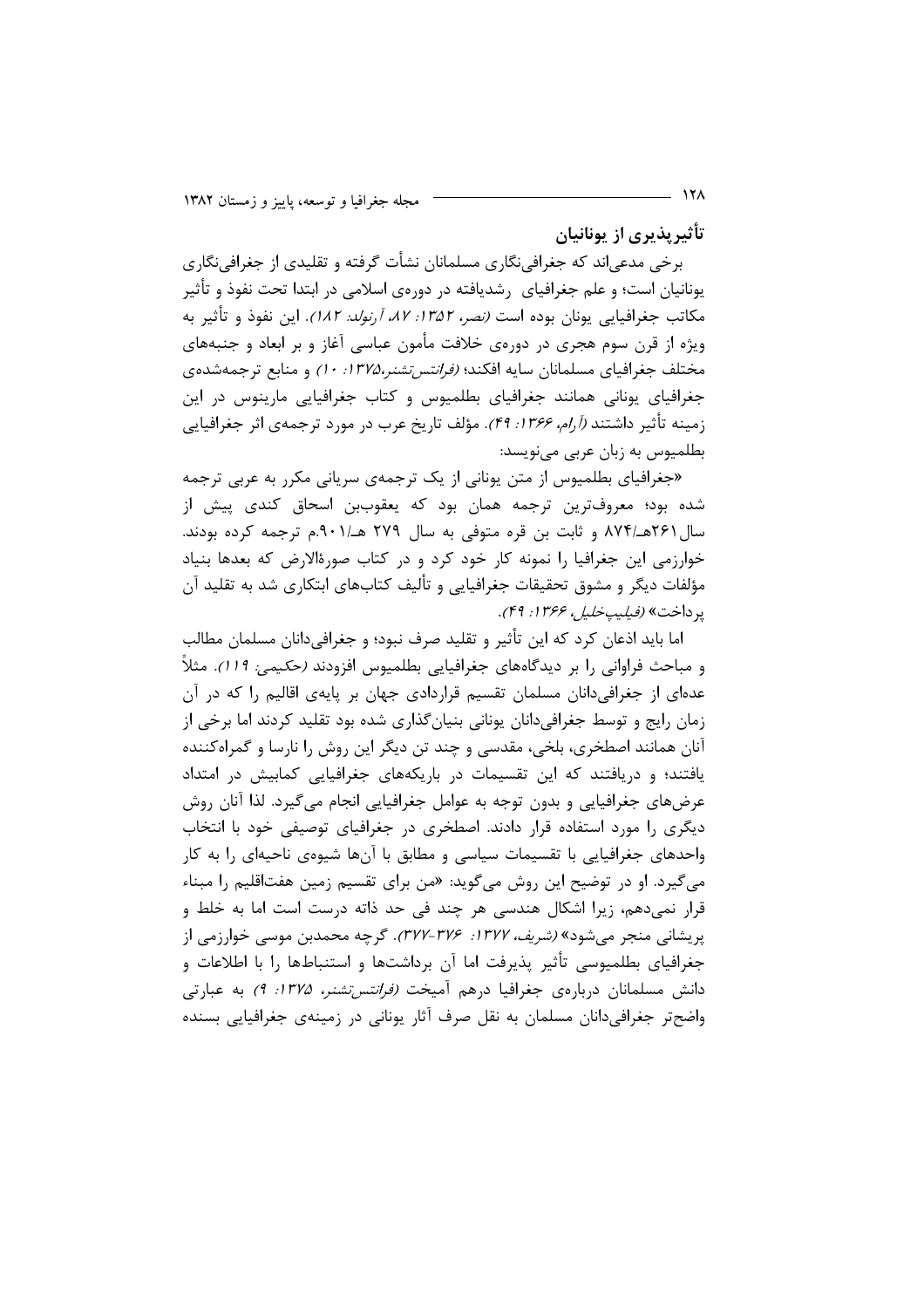نظري بر جغرافيايژوهشي در تمدن اسلامي  $159 -$ نکردند؛ بلکه در دریاها، خشکیها، شرق و غرب، شمال و جنوب نواحی جهان اسلام به سیر و تحقیق پرداختند؛ و با نگارش مشاهدات، تحقیقات و یافتههای خود بسیاری از اغلاط جغرافياي بطلميوس را تصحيح كردند (حلبي، ١٣۶۵: ٢۶١).

مؤلف كتاب كارنامهى اسلام معتقد است كه: «به هر حال در جغرافيا، وسعت عرضهی تحقیقات مسلمانان خیلی بیش از یونانیها بود، و هم شور و شوق توفیق آنها و از حیث وسعت قلمرو دقت مواد حاصله هم، علم جغرافیا در نزد مسلمانان به مراتب از آنچه نزد یونانی ها بود پیشتر رفت» *(زرین کوب،۱۳۶۲ :۷۷)*.

او در جای دیگر می|فزاید: «قلمرو اطلاعات جغرافیایی مسلمانان به نحو حیرتانگیزی از اطلاعات قدمای یونانی وسیعتر گردید» *(زرین کوب،۱۳۶۲: ۸۱) .* جرجی زیدان نیز پیوند و رویکرد مسلمانان را به علم جغرافیا به دورانی پیشتر از ترجمه کتاب بطلميوس مرتبط مي داند (زيدان، ١٣٧٢: ٥٠٨-٠/٧٠٨).

### تأثیریذیری از ایرانیان

در متون جغرافیایی مسلمانان شواهد و قراین کافی از تأثیرگذاری قوم ایرانی بر جغرافیا و علم نقشه کشی مسلمانان حکایت دارد *(فرانتس تشنر، ۱۳۷۵: ۵).* نویسنده ی کتاب علم در اسلام می گوید: «علم جغرافیا که در داخل جهانبینی اسلامی قالب٫یزی شد و بیش از همه به حدود وسیع اسلام (دارالاسلام) پرداخته است، از منابع متعدد بابلی، یونانی،هندی و بهویژه ایرانی اقتباس شده است» (*آرام،۱۳۶۶: ۴۸).* این نفوذ-همانگونه که اشاره شد - در جغرافیای ناحیهای، توصیفی و نقشهکشی بسیار چشمگیر و آشکار بوده است *(فرانتس تشنر، ۱۳۷۵: ۱۰)*. از جمله می توان کاربرد اصطلاحات ایرانی همانند طیلسان، شابوره، قواره و امثال آنها در وصف شکل ظاهری بعضی سواحل را نام برد *(فرانتس تشنر، ۱۳۷۵: ۷-۸).* مجموعهی اطلاعات جغرافیایی ایرانیان را مسلمانان ازترجمهی پارهای از آثار و کتب پهلوی- که دربردارندهی جغرافیای توصیفی امپراطوری ساسانی، راههای پستی و جزئیات دیگر برای مقاصد اداری بود- اقتباس کردند (فرانتس تشنر، ۱۳۷۵: ۱۴ از زرین کوب، ۱۳۶۲: ۲۷)

## تأثيريذيري از قوم عرب پيش از ظهور اسلام

اعراب قبل از اسلام به موضوعهای مرتبط با دانش جغرافیا علاقهای موروثی داشتند. این علاقه و ارتباط در بالندگی دانش و اطلاعات جغرافیایی آنان بعد از گرایش به اسلام مؤثر بود. آنان حتی در ادوار پیش از میلاد مسیح و بعد از آن در شمار بزرگترین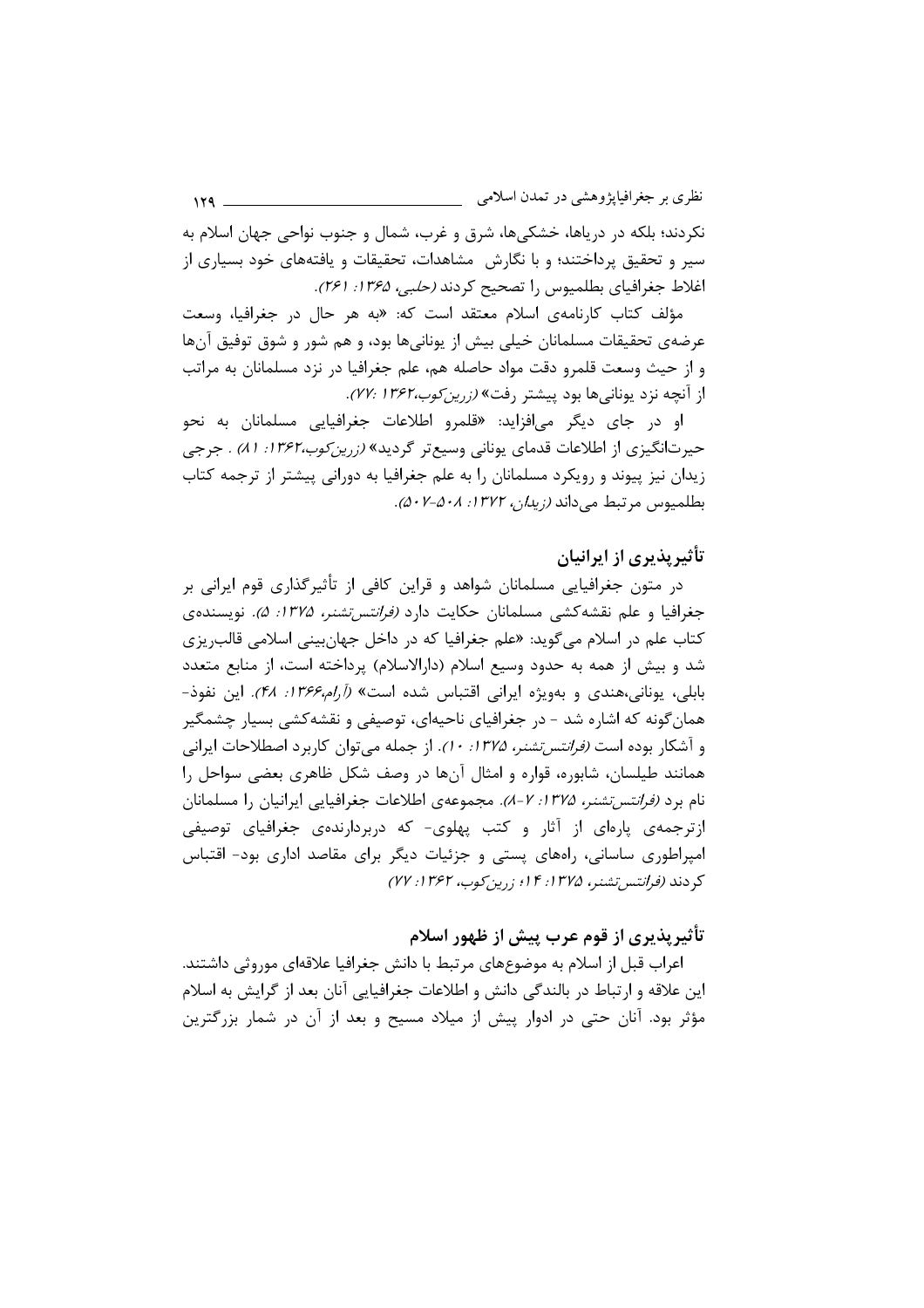بازرگانان و دریانوردان اقیانوس هند، دریای چین و آبهای همجوار شبهجزیره محسوب میشدند. زبان عربی آن دوره در بردارندهی کلماتی است که برای کشتی، قايق، شرايط دريا، سطح طوفان، اجرام آسماني، تبادل كالا و تجارت به كار رفته است. این فعالیتهای درپایی تحت تأثیر وضعیت جغرافیایی و شرایط اقلیمی جزیرهی العرب قرار داشت. این سرزمین علاوه بر قرار گرفتن در مسیر ارتباطی میان شرق و غرب، تمامي اراضي حاصلخيزش در يمن، يمامه، بحرين و حتى برخي مناطق لم يزرع و خشک آن همانند حجاز در ساحل دریا قرار گرفته بود *(احمد، ۱۳۷۴: ۱۵-۱۶)* .

مؤلفان تاریخچەی جغرافیا در تمدن اسلامی در باب بینش عرب قبل از اسلام پیرامون علم جغرافیا می;نویسند: «پیش از اسلام دانش جغرافیا نزد اعراب به پارهای از تصورات سنتی قدیمی جغرافیایی یا امکنه در عربستان و سرزمینهای مجاور محدود بود. بسیاری از این تصورات باید در زمانهای قدیم از بابل سرچشمه گرفته یا بر سنن یهودی، عیسوی و منابع بومی مبتنی بوده باشد. مفاهیم یا اطلاعات جغرافیایی که در شعر جاهلیت بر جای مانده منعکس کنندهی سطح ادراک پیش از اسلام از پدیدههای جغرافیایی و نیز حدود معلومات آنهاست...» *(فرانتس تشنر، ۱۳۷۵: ۲).* 

تأثیر گذاری بر منابع و آثار هندیان

منابع هندی نیز کمابیش در بالندگی و رونق دانش جغرافیا در میان مسلمانان تأثیر داشتهاند *(آرام، ۱۳۶۶: ۴۸*). در مورد این تأثیرپذیری فرانتس تشنر و مقبول احمد در اثر مشترکی که به رشتهی تحریر درآوردهاند چنین اظهار میدارند:

«دانش جغرافیایی و نجوم هندیان از طریق اولین ترجمه کتاب سانسکریت سوریا سیدهانتا (نه برهماسپهوتا ــ سیدانتا که بعضی محققان تصور کردهاند) به زبان عربی در زمان خلافت منصور صورت پذیرفت. در این اثر پارهای تأثیرات کهن یونانی به چشم می خورد ولی همین که به عربی ترجمه شد، به منبع اصلی دانش مسلمانان دربارهی نجوم و جغرافیای هندی تبدیل شد و مبنای آثار بسیاری قرار گرفت که در این دوره به وجود آمد مانند كتابالزيج ابراهيم بن جبيب فزاري (نوشته شده بعد از ١٧٠ هـ. ق) السنداالهند (هندالصغير، تأليف محمدبن موسى خوارزمي متوفى بعد از ٢٣٢ هـ .ق) و السندالهند نوشته حيش بن عبدالله مروزي بغدادي (نيمهي دوم قرن سوم هـ . ق) و امثال آن ها» *(فرانتس تشنر، ۱۳۷۵: ۴-۴)*.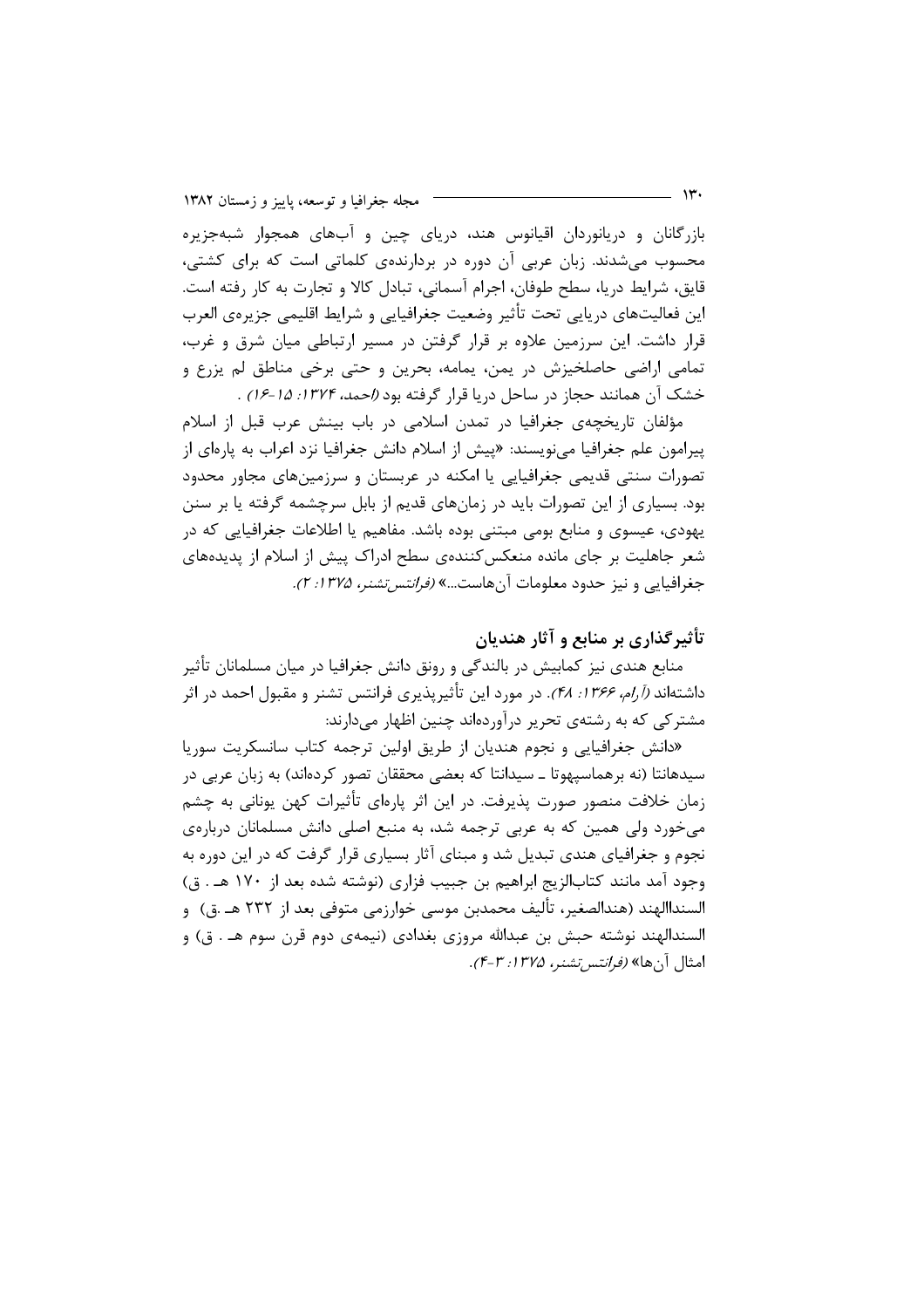نظري بر جغرافيايژوهشي در تمدن اسلامي

حس کنجکاوی و پژوهشگری در میان مسلمانان

بدون تردید عامل مهم دیگری که موجبات جمعآوری آن همه اطلاعات مختلف جغرافیایی را توسط محققان و اندیشمندان مسلمان فراهم ساخت، حس کنجکاوی و علاقهمندی آنان بهشناخت احوال بلاد و اقوام گوناگون در گستروی جهان بود*(زرین کوب،* ۱۳۶۲: ۷۸). بهطور مثال در مورد این کنجکاوی بیشائبه میتوان از جستجوی آنان برای تعیین مکان و غار اصحاب کهف و سد پأجوج یاد کرد. بنا بر قول مشهور واثق خلیفهی عباسی، محمدبن موسی خوارزمی- منجم و ریاضیدان معروف را- در رأس یک هیأت برای تحقیق در باب محل و کیفیت اجساد اصحاب کهف به روم فرستاد، و او در تپهای نزدیک شهری موسوم به افسوس، کهف و اجساد اصحاب آن را مشاهده کرد و در بازگشت گزارش آن را به خلیفه ارایه کرد. داستان این مأموریت علمی در کتاب جغرافیایی ابن خرداد به نقل شده است؛ و همچنین مورخان اروپایی صحت آن را مورد تأييد قرار دادهاند *(زرين كوب،٣۶۲ (: ٨٠).* 

توصیههای مکرر اسلام در باب کسب دانش و توجه ویژه به آن و جملهی مشهور نبي اكرم (ص) كه فرمود «اطلبوالعلم ولوبالصين» موجبات مهاجرت مسلماناني ,ا به نقاط مختلف و دوردست فراهم می،ساخت. بدون تردید یکی از پیامدهای این مهاجرتهای علمی و پژوهشی رویکرد به جغرافیا و ابعاد متنوع و قابل مطالعه آن بود.

### عامل تجارت و بازرگانی

پیشینهی تجارت و بازرگانی به عنوان یکی از مشاغل مهم در میان اعراب به قبل از ظهور اسلام برمیگردد. این ارتباط تجاری با کشورهای مجاور و شهرهای معتبر داخل شبهجزیره صورت میگرفت. توفیق بهتر تجار در امر بازرگانی مستلزم آگاهی و شناخت دقیق جغرافیایی مناطق مورد ارتباط و تهیهی نقشه ولو به صورت ابتدایی آن بود  $(7 \cdot 1 \cdot 1 \cdot 9)^n \cdot \ldots$ 

به دنبال گسترش اسلام امر تجارت نیز در میان مسلمانان رونق گرفت. بنابراین توجه به این حرفه کنجکاوی تجار در مورد شناخت مناطق دیگر و ارتقای دانش جغرافیایی را در یی داشت *(زیدان، ۱۳۷۲: ۵۰۸-۵۰۷ آلدومیه لی، ۱۳۷۱: ۱۲۷)*. ازدیاد شگفتانگیز فعالیتهای تجاری و اعزام هیأتهای رسمی بازرگانی و داد و ستد در میان مسلمانان موجبات پایهریزی حرفه دریانوردی و شناخت دریاها را فراهم ساخت *(فرانتس تشنر، ۱۳۷۵: ۳۰)*. مؤلف کتاب کارنامهی اسلام در این مورد میفویسد: «این مایه آشنایی با ممالک و مسالک بی شک ارتباط مستقیم داشت با فعالیت بازرگانی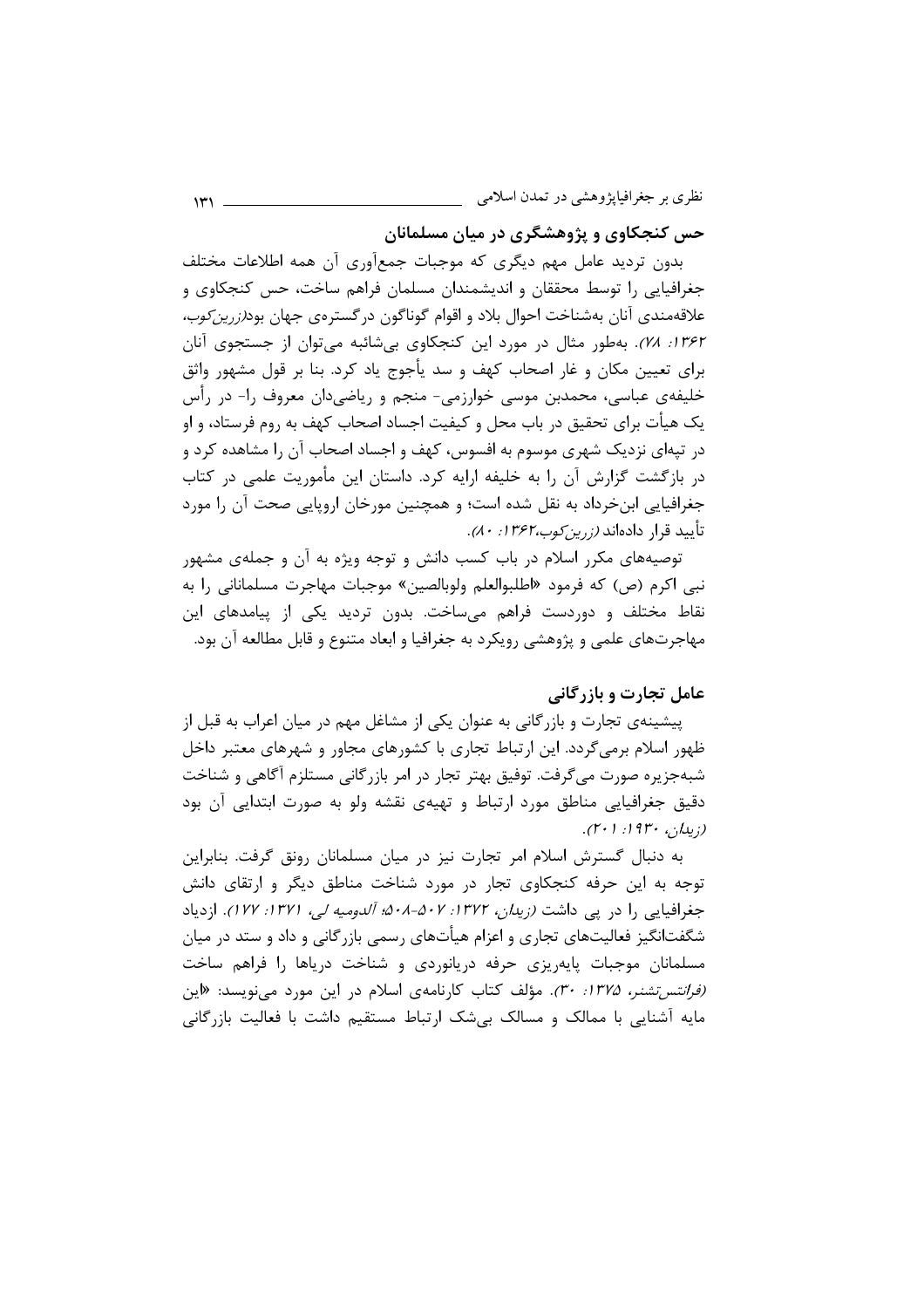مسلمانان، و در طی چندین قرن قبل از جنگهای صلیبی بحر متوسط مدیترانه تقریباً در انحصار بحرپیمایان مسلمان بود» *(زرین کوب، ۱۳۶۲: ۸۳).* جغرافی۵انان مسلمان از اطلاعات تجار و مشاهدات آنان در اثنای دیدار از مناطق مختلف و حمل مال|لتجاره در خشکی و دریا استفاده می کردند *(عبدالرزاق جوهر، ۱۳۷۴: ۵۲).* 

#### گسترش جادهها و سازمان یافتن نظام پستی (برید)

سازمان یافتن نظام پستی (برید) و گسترش جادهها و ارتباطات در امپراتوری اسلامی، انگیزهی نگارش کتب متعددی را در زمینهی راهها و فواصل آنها ـ کتب مسالک و ممالک ــ پدید آورد. به عنوان نمونه می توان به آثار ابنِ خرداد به، اصطخری و ابن حوقل اشاره كرد (إحمد، ١٣٧٤: ٢٢).

یکی از وظایف مهم روسای ادارات پستی که در پایتختها و مراکز ولایتی بودند، رساندن مکاتبات به مناطق مختلف امپراطوری بود. آنان موظف بودند که اطلاعات مربوط به نواحی مختلف را به قدرت مرکزی گزارش نمایند. لذا در ضمن اجرای وظایف رسمي توصيفات و توضيحات جغرافيايي را نيز مطرح مي كردند (*گيب، ۱۳۶۱: ۴۹)* . اين اطلاعات هم در معرفت مسالک برای مقاصد مربوط به برید و نظام پستی سودمند بود، و هم کمابیش معرفت و دانش جغرافیایی را افزون می ساخت.

#### خدمات مسلمانان به علم جغرافیا

مسلمانان در شاخههای مختلف علم جغرافیا جایگاه برجستهای را دارا هستند. در این گفتار معرفی نقش مزبور را در ابعاد مختلف پی میگیریم:

#### جهانشناسی و شناخت ممالک غیر مسلمان

همان گونه که در مبحث پیشین اشاره کردیم بهخاطر اعتقادات دینی، سیر و سفر د, نظر مسلمانان اهمیتی شگرف داشت و عامل مهمی برای رؤیت عینی قسمتهای مختلف کرمی زمین، کشورهای غیر اسلامی و تحقیق در اوضاع اقالیم بود. آنان علاقهمند بودند تا بر پایهی مشاهده وتجربه عملی خویش به تألیف و نوشتن کتاب دست یازند *(زرین کوب، ۱۳۶۲: ۷۷).* یعقوبی در مقدمهی البلدان تأکید می کند که خود مسافرت بسیار کرده و اطلاعات جمعآوری شده جغرافیایی را به تصدیق افراد معتمد و راستگو نیز رسانیده است *(یعقوبی، ۱۳۵۶: مقدمه)*. دانشمندان مسلمان با مسافرت به آسیای مرکزی، امپراتوری روم شرقی، چین و راههای دریایی آن، هند و کره و ژاپن، آن مناطق را از نزدیک شناسایی کردند، نزدیک به پنج قرن پیش از مارکوپولو، یک سیاح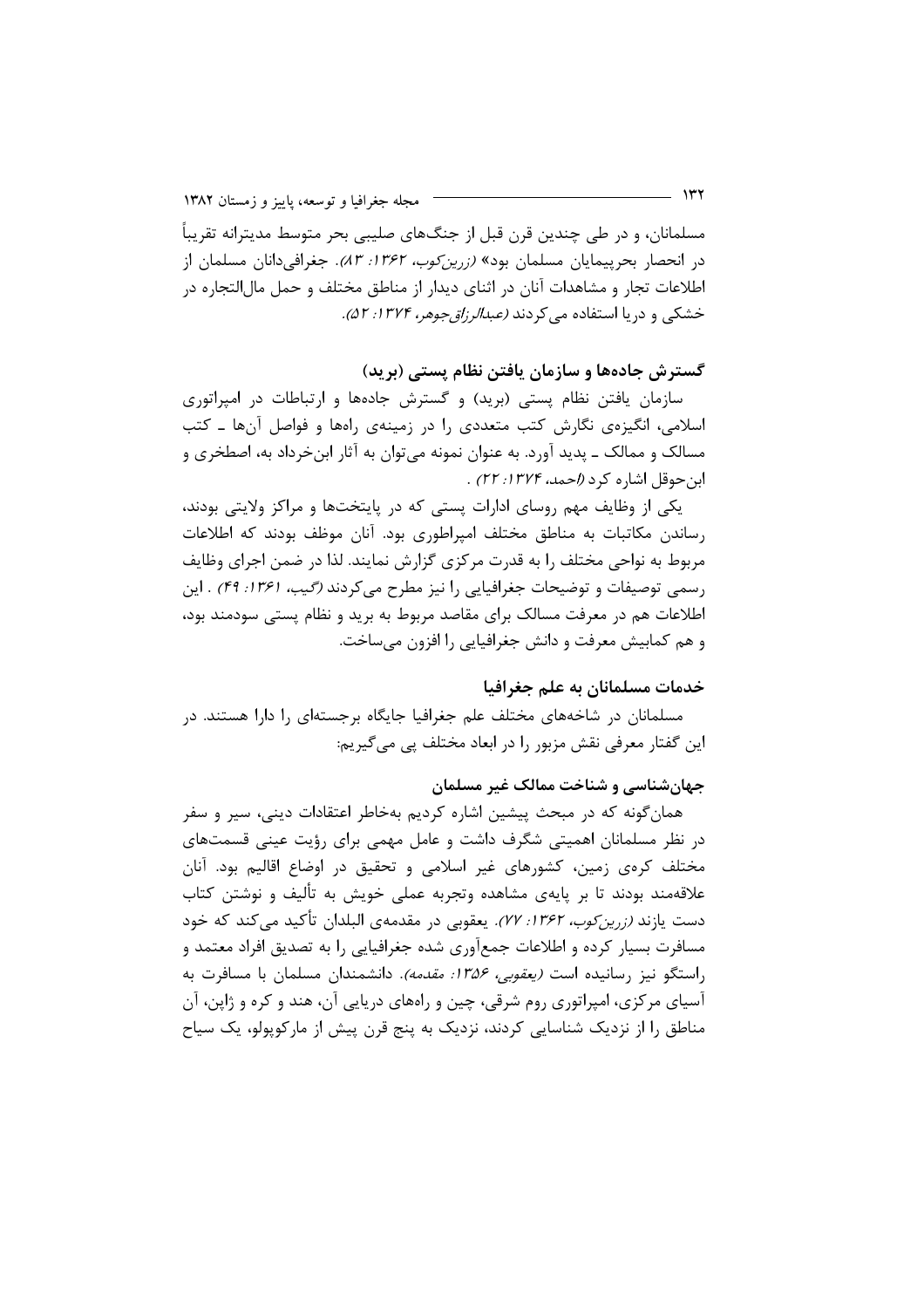نظری بر جغرافیاپژوهشی در تمدن اسلامی می

مسلمان به نام سلیمان تاجر از چین دیدار کرد. وصف مشهودات او توسط ابوزید سیرافی گزارش شده است *(زرین کوب،۱۳۶۲: ۷۹).* یکی از محققان غربی مینویسد: «سفرنامه نگاری در حدود اواسط سده نهم میلادی (سوم هجری قمری) با بازرگانی ماجراجو به نام سلیمان آغاز می شود. فردی که پس از طی راههای دریایی هندوستان و چین علاقهمند میشود اطلاعاتی دربارهی کشورهایی که دیده، در اختیار ما بگذارد، و دربارهی آداب و رسومی که شگفتی او را برانگیخته است مطالبی بنگارد» *(آلدومیهلی،* /١٣٧. ١٢٧). ابن فضلان از جانب المقتدر خليفهي عباسي در سال ٣٠٨ يا ٣٠٩ هجري قمری به دربار بلغاریهای ولگا اعزام گردید. او مطالب و توصیفات قابل اعتمادی در باب روسیه ارایه کرد *(احمد، ۱۳۷۴: ۴۲).* همان گونه که پیش از این اشاره شد در نیمهی قرن سوم هجري قمري واثق - خليفهي عباسي- براي اكتشاف سد يأجوج و مأجوج و نیز تعیین مکان اصحاب کهف و کیفیت اجساد آنان هیأتی را به ریاست محمدبن موسى خوارزمى به روم اعزام كرد *(أداممتز، ١٣۶۴: ٣١۵)* .

مقدسی به مدّت بیست سال در نقاط پراکندهی جهان به مسافرت پرداخت. ابن خردادبه طی سفرها و مشاهدات خود گزارشهای مفیدی دربارهی هند، سیلان، جزایر هند شرقی و دیار چین به رشتهی تحریر درآورد؛ یعقوبی از سرزمین و مردم ارمنستان سخن به میان آورد *(دورانت، ۱۳۴۳: ۱۵۲).* مسعودی -که او را پلینی و هرودت عرب لقب دادهاند- جهانشناسی، جغرافیا و تاریخ را در اثر مشهور خود مروج|لذهب درهم|آمیخت. اندیشمند مزبور در باب قلمرو گسترده|ی از چین تا فرانسه در ابعاد جغرافیایی، حیوانی، تاریخ، ادیان، فلسفه و آداب و رسوم سخن به میان آورد (دورانت، ١٣۴٣: ١۴۴). ابودلف در حدود سال ٣٣٣ هجرى قمرى داستان سياحت و مسافرت خود را به آسیای میانه به خوبی ترسیم کرد *(آداممتز، ۱۳۶۴: ۳۱۵) .* مهلّبی در سال ۳۷۵ هجری قمری در کتابی که برای خلیفهالعزیز فاطمی نگاشت، توصیف دقیق و کمسابقهای از شهرهای سودان عرضه کرد *(زرین کوب، ۱۳۶۲: ۸۱)*. بیرونی اثر بسیار مهمی به نام تحقیق ماللهند که در حقیقت راهنما و مرجع اساسی جغرافیایی هند در سده ی میانه به شمار می رود، به رشته تحریر درآورد. مؤلف کتاب خدمات مسلمانان به علم جغرافیا در مورد تحقیقات بیرونی پیرامون سرزمین هند مینویسد:

«بهطور کلی دربارهی تحقیقات بیرونی پیرامون هند گفتنی بسیار زیاد است. از دیدگاه جغرافیا او نویسندهای است که اغلب دربارهی موضوعات معدنشناسی، گیتی شناسی و جغرافیا بحث کرده است. در تحقیق ماللهند خود در فصول مختلف راجع به جغرافیا، گیتے،شناسی و اخترشناسی سخن بسیار میگوید؛ اما خارج از این

 $1rr -$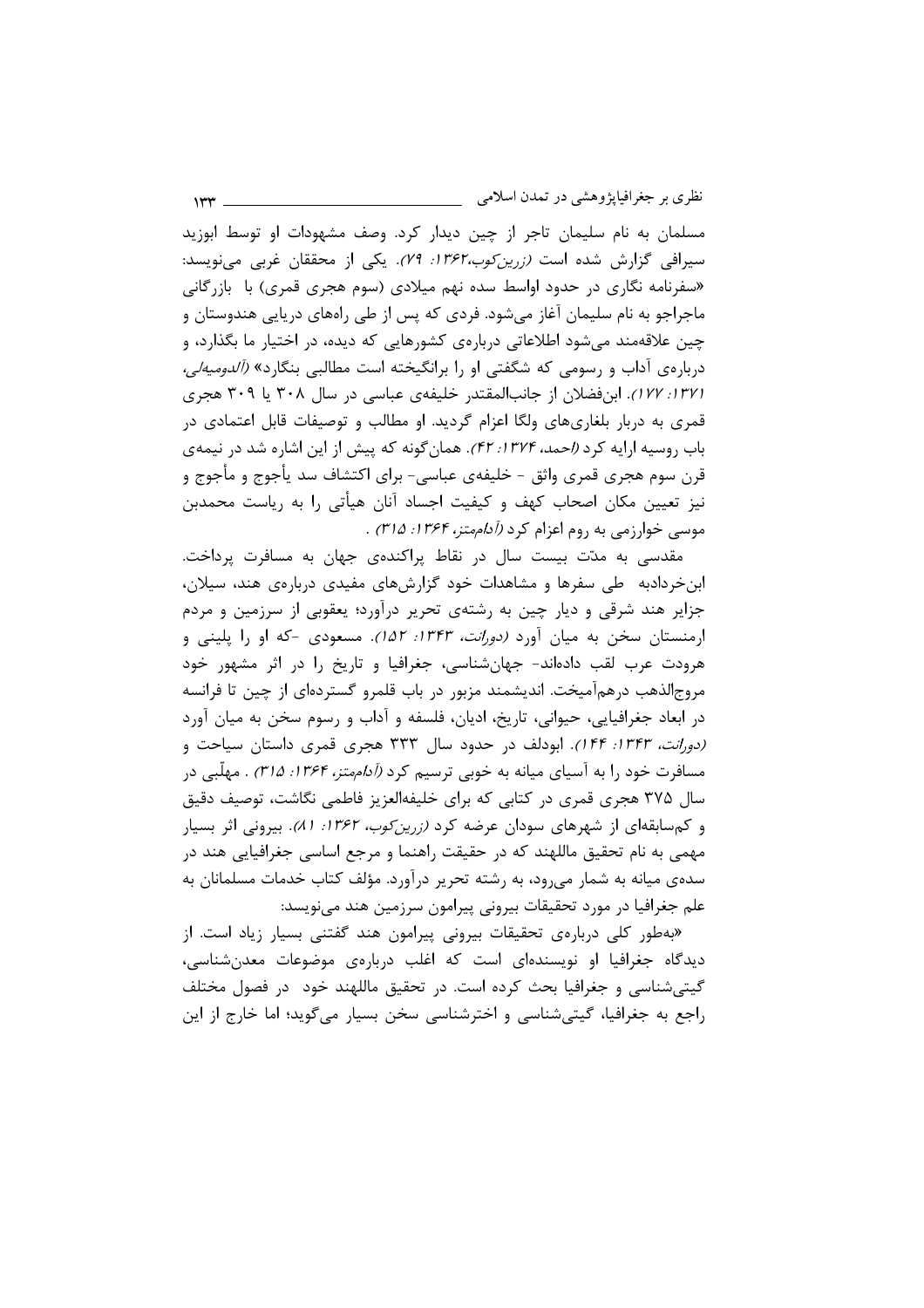بخشها اشارات بی شماری به جغرافیای ممالک از جهات طبیعی، تجاری و بازرگانی، شهرهای کوچک و بزرگ، جادهها و وسایل ارتباطی و از این قبیل وجود دارد» *(احمد،* ١٣٢۴: ٨۵٪. بيروني همچنين راه بين فرغانه و شرق تركستان و مهمترين شهرهايي را که در این منطقه واقع است، توصیف کرد.این گزارش منطقه نیال و تبت را نیز در برداشت *(عبدالرزاقجوهر،۱۳۷۴: ۶۵)*. کتب و آثار نوشتاری متعدد این دانشمند دربارهی زمین پیمایی موجب گردیده که او را بنیان *گ*ذار علم زمین پیمایی به شمار آورند *(آرام،* ۱۳۶۶: ۵۵). جغرافی دانان مسلمان در ترسیم و گزارش از مناطق جغرافیایی جهان به توصیف صرف اکتفا نمی کردند بلکه در اندازهگیری طول و عرض شهرها و سایر مسایل جغرافيايي اطلاعات ارزندهاي ارائه مي نمودند (أرام، ١٣۶۶: ۶۵).

### جغرافیای ترسیمی و نقشهنگاری

در قرن سوم هجری قمری (نهم میلادی) و در دوران خلافت مأمون جمعی از دانشمندان به رهبری پسران موسی بن شاکر درجهای از قوس زمین را در دشت سنجار (غرب موصل) اندازهگیری کردند که در مقایسه با اندازهگیریها و نقشههای گذشته دقیقتر بود و اهمیت شایان توجهی در پیشرفت علم جغرافیا داشت *(آرام، ۱۳۶۶: ۵۶)* . محمدبن موسی خوارزمی به فرمان مأمون با جمعی از دانشوران نخستین اطلس از نقشههای آسمان و زمین را در جهان اسلام - که در آن نقشههای جغرافیایی بطلمیوس نیز اصلاح شده بود - تهیه کردند. این اثر تا قرن هشتم هجری قمری (چهاردهم میلادی) مرجع صاحبنظران و عالمان دنیای اسلام بود *(فیلیپخلیل،۱۳۶۶:* ۴۹۰). جغرافی دانان مسلمان معتقد به کرویت زمین بودند آنهم در شرایطی که اروپاییان زمین را مسطح میپنداشتند. *(شریف، ۱۳۵۹: ۸۱-۸۲)*. ابن خردادبه زمین را کرهی محدودی میپنداشت که در جوف فلک چون زردهی تخممرغ در تخممرغ قرار گرفته است.ابوعبدالله ادریسی ــ از برجستهترین نقشهنگاران جهان اسلام - فلکی به شكل يك قرص ساخت *(نصر، ١٣۵٩: ٩٠)* .

«ابن رسته در حدود نیمهی آخر قرن سوم هجری قمری (نهم میلادی) آرای مسلمانان اولیه ۱٫ در مورد مسألهی کرویت زمین خلاصه کرد؛ در شرایطی که غربیان در تقلید از تخیلات کوسماس مخالف کرویت زمین بودند، و آگوستین قدیس به اکراه کرویت زمین را پذیرفت» *(شریف، ۱۳۷۲: ۳۸۴).* 

۱۳۴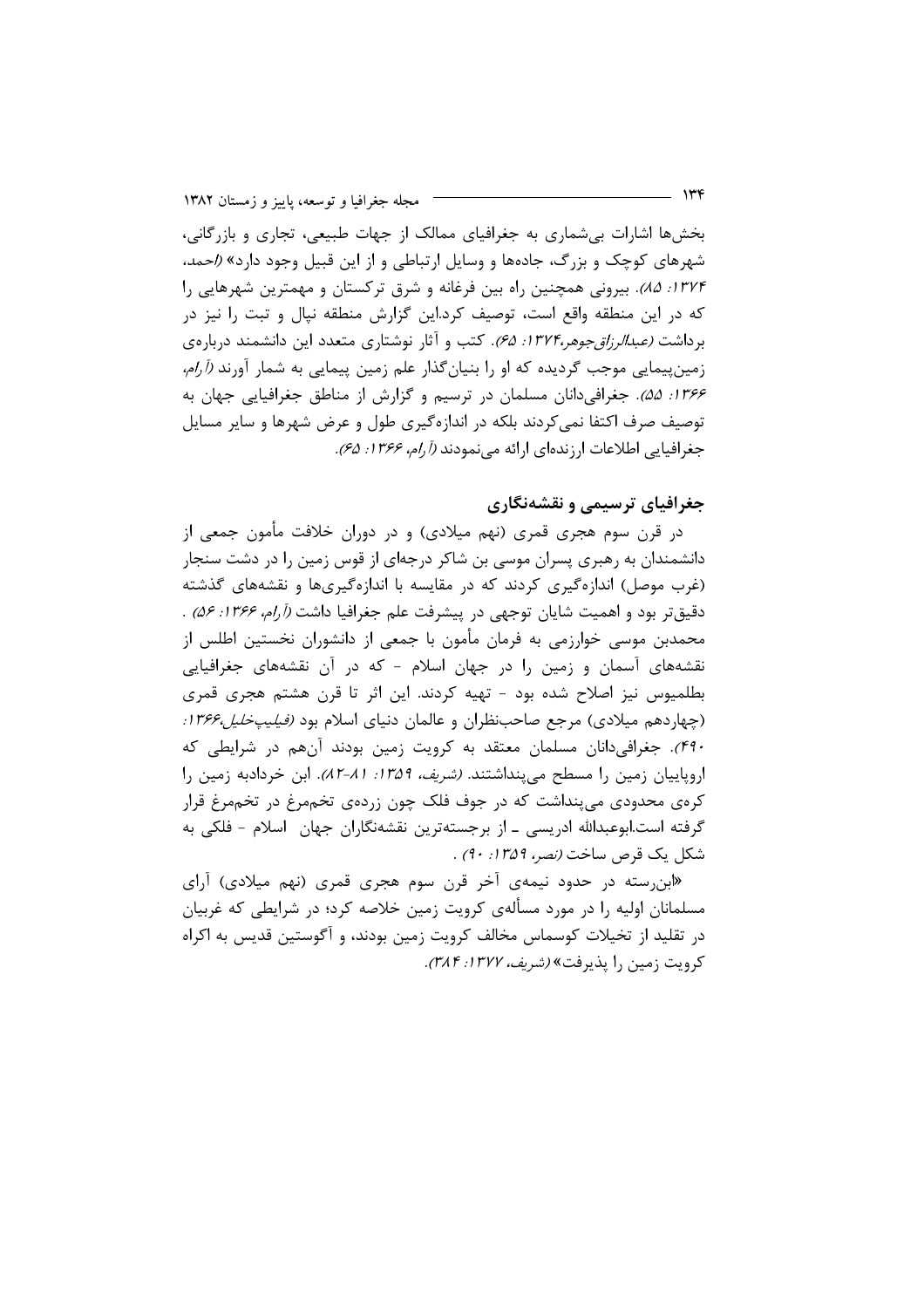نظري بر جغرافيايژوهشي در تمدن اسلامي

اثر جغرافیایی محمدبن موسی خوارزمی- صورةالارض- در حقیقت اساس علم جغرافیای عربی را پایهریزی کرد. نالینو ایتالیایی در شایستگی این اثر خاطرنشان می سازد که اروپاییان در سرآغاز فعالیت علمی خود نظیر آن را ارائه نکردند.

محقق مزبور این کتاب را به زبان ایتالیایی ترجمه و با حواشی دقیق چاپ کرده است *(احمد، ۱۳۷۴: ۳۰-۳۱).* مقدسی جغرافیدان قرن سوم هجری قمری نقشهای مشتمل بر حدود اقالیم و راهها را به کتابش ضمیمه کرده بود که متأسفانه مفقود شده است. در این نقشه جادههای معروف با خط قرمز، ریگزارهای زرین به رنگ زرد، دریاهای شور به رنگ سبز، رودخانهها به رنگ کبود و کوههای مشهور به رنگ خاکی مشخص شده بود *(آدام متر، ۱۳۶۴: ۳۱۴)* 

جغرافیدان دیگری به نام بتانی در نیمهی دوم قرن سوم هجری قمری در ترسیم نقشهای حدود دریای مدیترانه و وادی نیل را معین کرد و در آن نقشه دریای قزوین را به اقیانوس منجمد شمالی وصل نمود *(عبدالرزاقجوهر، ۱۳۷۴: ۵۳).* اصطخری در اثر ارزشمند جغرافیایی خود در قرن چهارم چندین نقشهی رنگین از سرزمینهای گوناگون را ترسیم کرد. در همین قرن دانشمند دیگری به نام ابواسحقبن یحیی طول دریای مدیترانه را ۴۲ درجه اعلام کرد که بهطور تقریبی با واقعیت هماهنگ بود. بیرونی اندیشمند قرن پنجم هجری قمری در چندین اثر خود از روش و کیفیت اندازهگیری قطر زمین بحث کرد و سرانجام در هندوستان به طور عملی آن را انجام داد. اندازهای که او برای مدار زمین به دست آورد، به حقیقت نزدیک بود. بیرونی همچنین روش های استادانهای برای تعیین ارتفاع کوهها و چیزهای دیگر به کار گرفت. در نیمهی قرن ششم هجری قمری ادریسی - بزرگترین جغرافیدان و رسّام نقشههای جغرافیایی- در سدهی میانه علاوه بر ساخت کرهای از آسمان نقشهای از دنیا را به صورت قرصی درآورد و به راجر ٔ پادشاه سیسیل تقسیم کرد. از دیگر آثار برجستهی او ترسیم نقشهای از رود نیل بود، که بعدها یعنی در قرن سیزدهم هجری قمری (نوزدهم میلادی) اروپاییان منابع اصلی آن را کشف کردند *(شریف، ۱۳۵۹: ۸۳).* 

دنیای غرب طی سالیان از نقشههای جهان اسلام استفاده کرد. پدروآلفونسو نقشهای از جهان تهیه نمود که به طور کامل اقتباس از نمونههای اسلامی، و تقلید هفت اقلیم و قراردادن جنوب در بالای نقشه بود. دانش جدید که اطلاعات جغرافیایی و علوم اسلامی جزءلاینفک آن بود بهعنوان محرک بزرگ اندیشههای نوین در جهان لاتين آغاز به كار كرد (احمد، ١٣٧٤: ١٣٧). ماركوپولو ضمن اشاره به استفادهى اعراب

1 Roger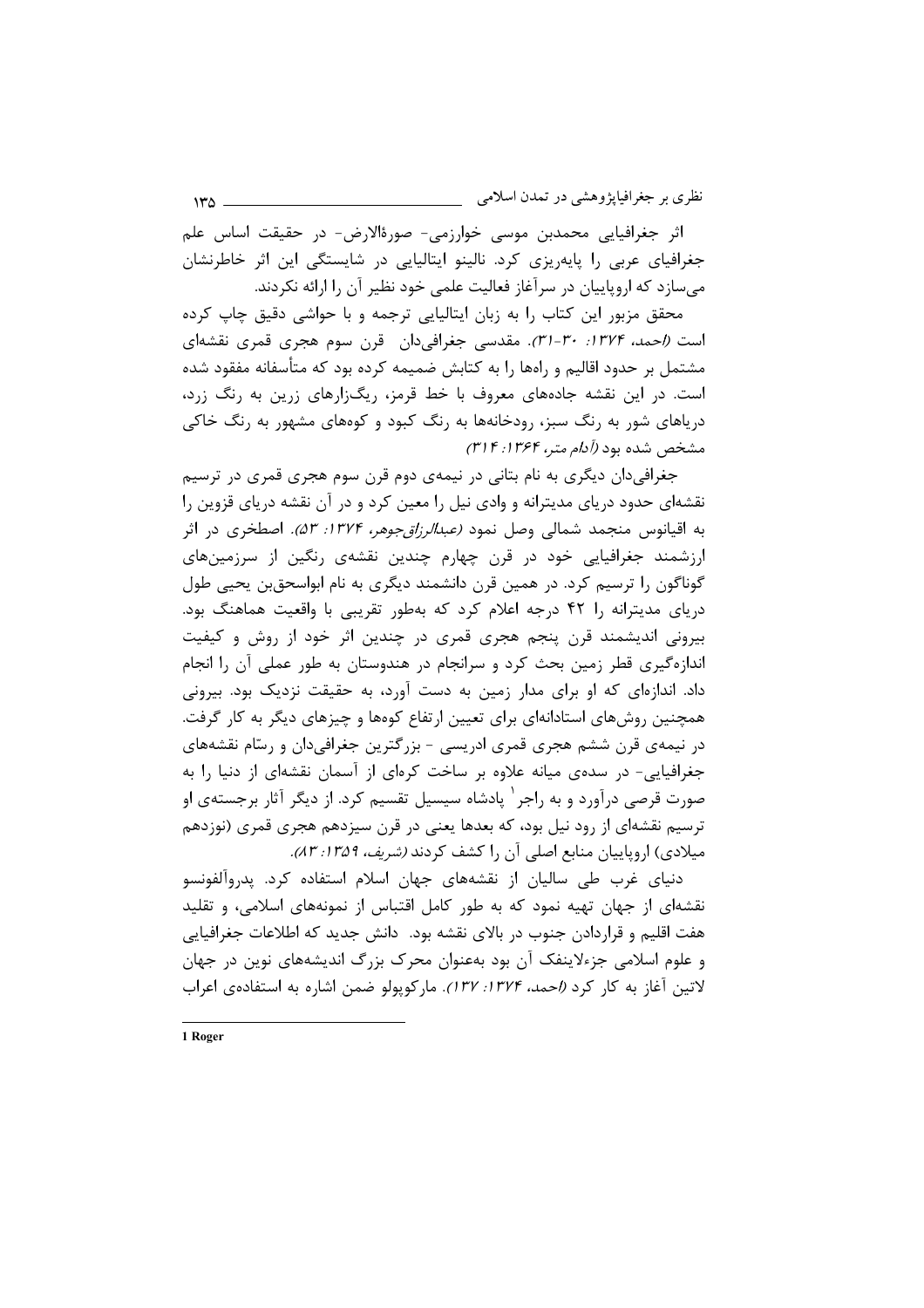مسلمان از نگارهها و نقشهها، به عنوان انتقاد از کیفیت و قابلیت تفسیرنگاری اسلامی میگوید: «میتوان پذیرفت که در اینجا چنان در آرایش افراط شده که گاه به قیمت نقصان دقت و صحت تمام شده است» *(احمد، ۱۳۷۴: ۳۹۰).* 

سرتوماس رو می نویسد: «اعراب در آن زمان سدهی نهم هجری قمری (پانزدهم میلادی) از کاربرد قطبنما آگاهی ِ داشتند و نقشهها و جدولهای دریایی داشتند که در آن موقعیت کشورها با دقت بسیار مشخص شده بود. علاوه بر آن ربع (ج) دایرههایی داشتند که ارتفاع آفتاب و عرض جغرافیایی جایها را اندازه می گرفتند» *(احمد، ۱۳۷۴:*  $105$ 

یکی از محققان در زمینهی نقش مسلمانان در جغرافیای ترسیمی و نقشهکشی چنین بیان میدارد: «بر روی هم نقشهکشی و نقشهبرداری عنصر اسلامی معرفت و فنون قدیمی را افزایش داد. سنن نقشهکشی رومی ضعیف بود. حتی بطلمیوس در برآورد کردن اندازهی زمین خطایی فاحش مرتکب شده بود. جغرافیانویسان مسلمان این اشتباه را اصلاح کرده بودند. جغرافیانویسان مسلمان کرههای فلک و زمین میساختند و به تحقیق در مسألهی سیماهای سطح کره پرداختند. نقشهکشی مسلمانان مكتب بلخى نشان دهندهى پيشرفتى آشكار و ممتاز است؛ اطلس بلخى بهعنوان یک نقشهی جهان مشتمل بود بر نقشههای عربستان، اقیانوس هند، بحر فارسی، مضرب، مصر، سوریه، دریای مدیترانه و چند ناحیه دیگر عالم اسلام… بیرونی در کتابالتفهیم برای توضیح دادن دریاها نقشهای کروی تهیه نمود و در کتاب آثارالباقيه ازروشهاي طرحهاي فلكي و ارضي گفتگوكرد» *(شريف،١٣٧٢: ٣٨٤-٣٨٢ )*.

#### جغرافیای ریاضی

مساعی مسلمانان در زمینهی جغرافیای ریاضی بخشی از حرکت فکری و علمی وسیعی بود که از عصر عباسیان آغاز گردید. رشد و گسترش این علم را به بهترین وجه میتوان در مکاتب علمی جهان اسلام یعنی در بغداد، مصر، آفریقای شمالی و آندلس مشاهده کرد *(احمد،۱۳۷۴: ۸۷).* آثار تألیف شدهی دانشمندان مسلمان در مورد کیهان شناسی و ستارهشناسی نشان داد فواصل اماکن با جغرافیای ریاضی ارتباط حتمی داشت *(ژان سواژه، ۱۳۶۶: ۵۱)*. جغرافی دانان مسلمان در اندازهگیری طول و عرض جغرافیایی تلاش فوق|لعاده نمودند و روشهای بسیار بدیع و بیسابقه و غالباً دقیقی به کار بستند *(شریف، ۱۳۷۲: ۳۸۴-۳۸۳)*. رصدخانهی مراغه در زمینهی کسوف و خسوف،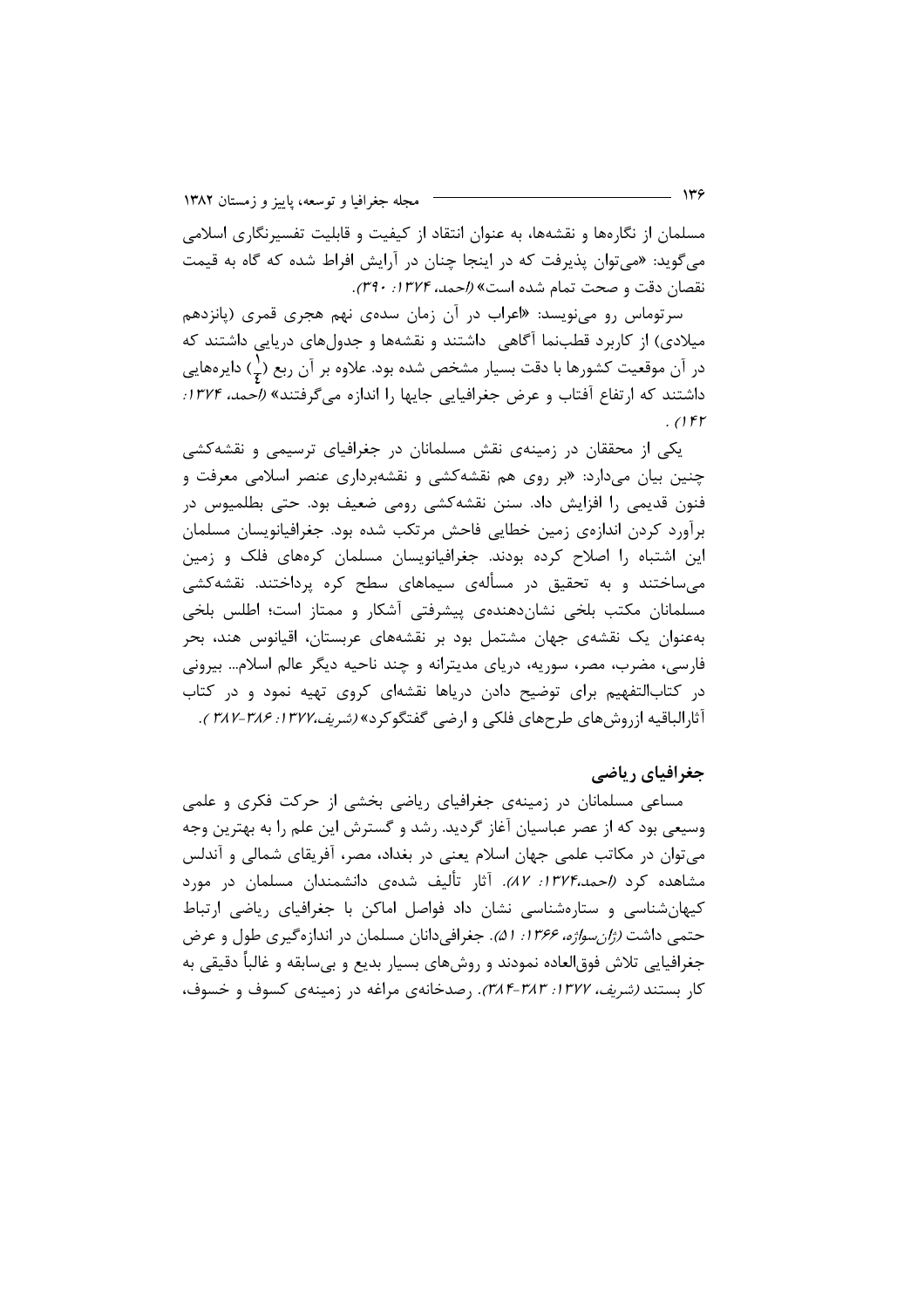نظری بر جغرافیاپژوهشی در تمدن اسلامی <sub>\_\_\_\_</sub>\_\_  $140 -$ 

جزر و مد، شکل و اندازه و حرکات زمین، ملازمه و ارتباط ریاضیات عمومی با جغرافیای ریاضی و اخترشناسی کیفیتی عالی داشت *(احمد، ۱۳۷۴: ۱۳۱).* 

ابوریحان بیرونی در جغرافیای ریاضی از تبحر و استادی کامل برخوردار بود. او دربارهی نقاط متقاطر، تعریف حرکات و کروی بودن زمین بحث کرد و طول و عرض جغرافیایی اماکن بیشماری را بهدست آورد (احمد،۱۳۷۴: ۵۲). کتاب تحدید نهایاتالاماکن دانشمند مزبور برجستهترین اثر اسلامی در جغرافیای ریاضی است *(آرام،*  $. ( \Delta \Gamma \cdot )$   $\Gamma$ ۶۶

مؤلف کتاب تاریخ اکتشافات جغرافیایی در باب نقش بیرونی در جغرافیای ریاضی مینویسد: « مسلمانان با بهرهگیری از ریاضیات و علم ستارهشناسی و با استفاده از رامهای جدید توصیف جغرافیایی در پیشرفت علم جغرافیا سهم بسزایی داشتند. از مشهورترین دانشمندان در این علم باید از ابن شد، ابوالفداء، مقدسی، رازی، ابوالوفا، ابن یونس، ابن سینا و بیرونی یاد کرد» *(عبدالرزاق جوهر، ۱۳۷۴: ۵۳)* .

# جغرافیای توصیفی

جغرافی دانان مسلمان به جغرافیای توصیفی که متضمن توصیف مناطق جدید و گوناگون بود، توجه ویژهای مبذول داشتند. از پایهگذاران این روش و توصیف میتوان دانشورانی همانند اصطخری، ابن حوقل، ابن خرداد به، یعقوبی و مسعودی را نام برد. در ادوار بعد جغرافیدانانی همانند قزوینی، ابوالفداء و ابنخلدون آن را مورد تقلید قرار دادند *(عبدالرزاقجوهر، ۱۳۷۴: ۵۳؛ شریف، ۱۳۷۷: ۳۷۲)*. آنان در آثار نفیس خود توصیفات ارزندهای دربارهی شهرها، امکنهی مقدس - زیارتگاهها بقاع متبرکه و نقاط مقدس اسلامی – تکیههای صوفیان، رباطها و مدرسههای مربوط به فرقهها و مکاتب مختلف گزارشهایی عرضه کردند و در این راه توصیف محیط طبیعی هر منطقه، فعالیتهای فرهنگی، اجتماعی، آداب و رسوم و خلقیات و نیز جادههای تجاری از دید آنها پنهان نمىماند *(فرانتس تشنر، ۱۳۷۵: ۴۲)* .

توصیفات جغرافیایی ابن حوقل دربارهی جهان آن عصر در اثر مشهور او به نام صورهٔالارض نسبت به بطلمیوس وسیعتر بود. او در بررسیهای اقلیمی خود به جای استفاده از خطوط طولی و عرضی مناطق را به ایالتهای مختلف تقسیم بندی کرد. این شیوه ضمن کمک به توصیف بهتر مناطق جغرافیایی موجبات جمعآوری اطلاعات جامع و مفیدی از جهان اسلام در قرن چهارم هجری قمری فراهم نمود. اطلاعاتی که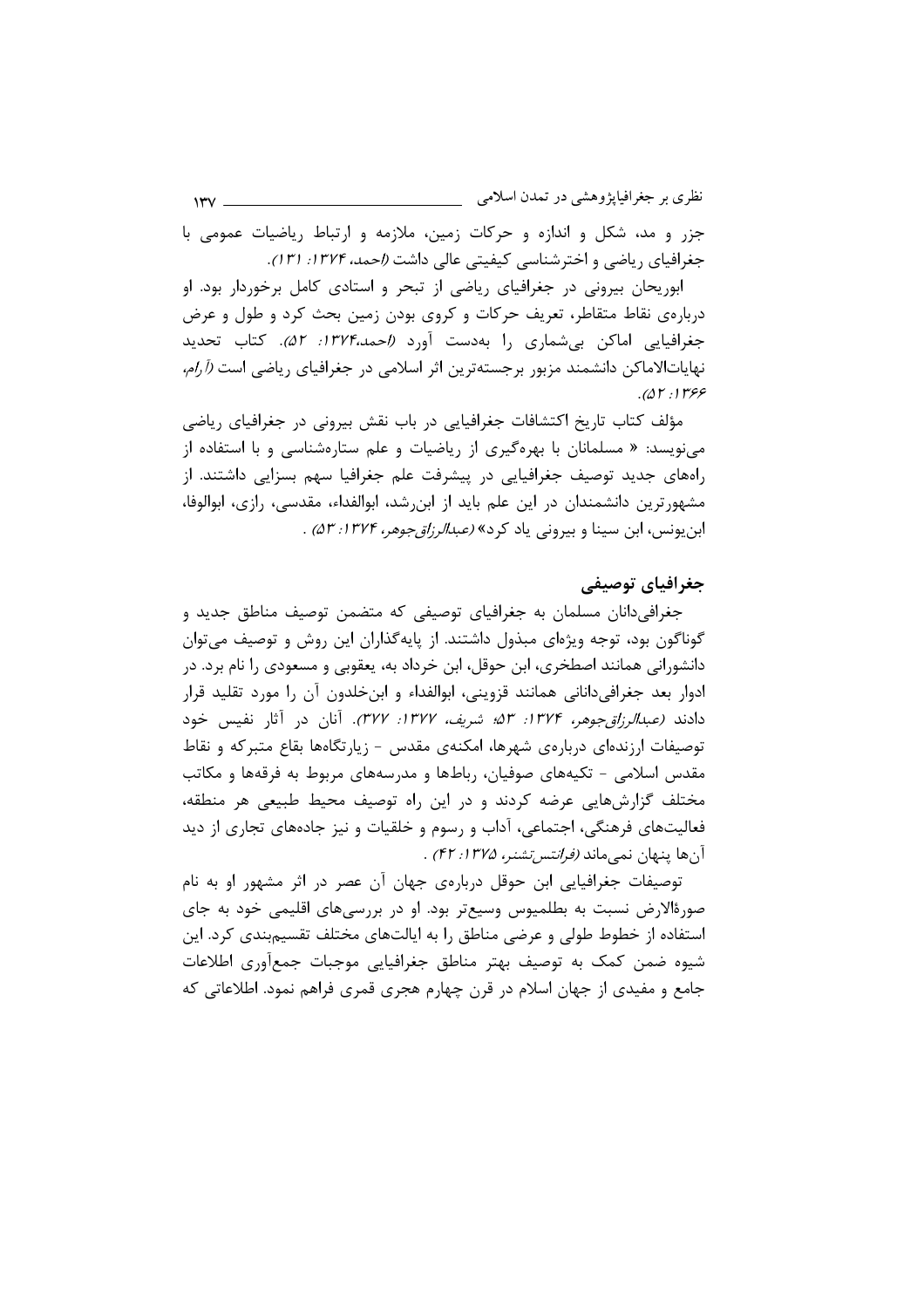مجله جغرافیا و توسعه، پاییز و زمستان ۱۳۸۲

دربرگیرندهی مهمترین شهرها، روستاها، آداب و رسوم و جهات مختلف کشورها است (عبدالرزاق جوهر، ۱۳۷۴: ۶۴).

بیرونی توصیف کاملی از کشور هند-که در حقیقت راهنما و مرجع اساسی جغرافیایی هند در سدهی میانه به شمار می رود - ارایه کرد. او توصیفات و گزارشات جزئی فراوانی را از جمله مرزهای کشور، ساختمان طبیعی، مقدار باران، جادههای اصلي، فعالیتهای تجاری شهرها، نواحی ساحلی، نباتات و حیوانات پیرامون هند عرضه کرده است *(احمد، ۱۳۷۴: ۶۵).* بیرونی همچنین راه فرغانه و شرق ترکستان و مهمترین شهرهایی را که در این محدوده واقع است بهوصف درآورد *(عبدالرزاقجوهر، ۱۳۷۴: ۶۵).* یسری عبدالرزاق جوهر در تحلیلی پیرامون نقش جغرافی،دانان مسلمان در شاخهی جغرافیای توصیفی مینویسد:

« …از این بررسی برای ما روشن میشود که جغرافیدانان غرب در جنبش اکتشاف جغرافیایی و جمعآوری اطلاعات از اقالیمی که از آنها دیدن کردند یا در چهارچوب نفوذ خود ضمیمه کردند سهیم بودند. روشی که بیشتر نویسندگان مسلمان در بررسی و تحقیقات خود از آن پیروی میکردند. تقسیم منطقه مربوط به مناطق یا اقالیم و تعیین موقعیت و مرکزیت آنها نسبت به جهان معمول بود. سپس به ذکر مظاهر و ویژگیهای مهم طبیعی در هر اقلیم به طور جداگانه میپرداختند؛ به دنبال آن شهرهای مهم و فعالیتهای مختلف ساکنین آن و زندگی اجتماعی و طبیعت و تولیدات گیاهی و حیوانی و معدنی هر اقلیم را مورد بررسی قرار میدادند، و در پایان خرافات رايج هر منطقه و اقليم را ذكر مي كردند» *(عبدالرزاق جوهر، ١٣٧۴: ٢۵-٧۶).* 

### جغرافیای انسانی

در زمینهی جغرافیای انسانی و آداب و رسوم جوامع انسانی، جغرافیدانان مسلمان علاقهای بارز نشان دادند. بیرونی در اثر مشهور خود ــ تحقیق ماللهند ــ نمونهی کاملی از تلاش اندیشمندان مسلمان دربعد جغرافیای انسانی و فولکلور ارایه کرد. این کتاب در حقیقت شاهکاری از تحقیقات دنیای اسلام در بعد مذکور است *(زرین کوب، ۱۳۶۲: ۷۹)*. يعقوبي در مقدمهي اثر جغرافيايي خود – البلدان- به مطالبي اشاره كرده است كه علاقه و شیفتگی او را به جغرافیای انسانی به خوبی اثبات می نماید. این مؤلف در جهت شناخت نژاد، نسب، آب آشامیدنی، پوشاک، عقاید، آداب و رسوم و حاکمان جدیتی خاص مبذول کرده است *(یعقوبی، ۱۳۵۶: مقدمه).* یکی دیگر از متفکران مسلمان که در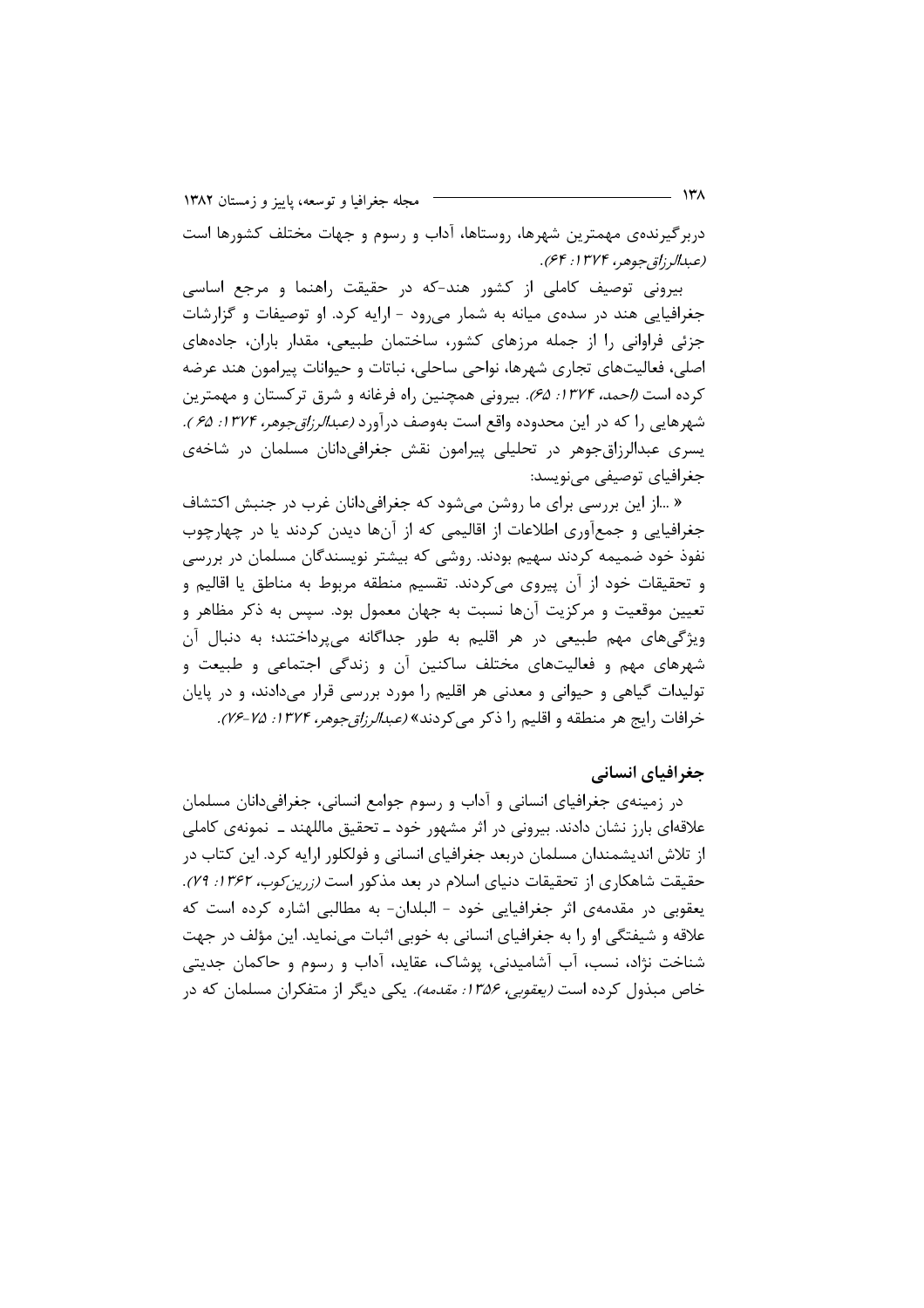نظری بر جغرافیاپژوهشی در تمدن اسلامی <sub>.</sub>  $149 -$ زمینهی جغرافیای انسانی تجزیه و تحلیلهای ارزندهای ارایه نمود. این خلدون بود (شيريف، ١٣٧٧: ٣٧٧).

مؤلف کتاب کارنامهی اسلام پیرامون نقش مسلمانان در جغرافیای انسانی این چنین بیان میدارد: «در واقع جغرافیای انسانی از مسایلی است که مسلمانان به آن علاقهای خاص نشان میدادند. آثار مسعودی و بیرونی مخصوصاً گواه این ادعا است. روی،هروفته توصیفاتی که جغرافی،نویسان مسلمان از بلاد و نواحی قلمرو خلافت كردهاند نه فقط جزييات دقيقي از آنچه به معرفت ارض و اقليم آن بلاد مربوط است، دارد. بلكه در باب آداب معيشت اقوام مختلف، انواع حرفهها و صنايع، عقايد و السنهى آنها نیز اطلاعات سودمند در آنها هست؛ به علاوه اطلاعات جغرافیایی مسلمانان تنها به حدود قلمرو خلافت محدود نمي شد» *(زرين كوب، ١٣۶٢: ٧٨)*.

# جغرافیای طبیعی و دریانوردی

در بعد جغرافیای طبیعی مسلمانان برای ادراک و آگاهی نسبت به روند فرسایش، زلزله، ییدایش کوهها، تیهها، دشتها، سنگها، جنس خاک، سرزمینهای پرنعمت و حتی اوضاع اقلیمی تلاش کردند. رسائل اخوانالصفا و نیز آثار دانشمندانی چون ابن سینا و بیرونی در این عرصه قابل توجه است؛ تا آنجا که اروپاییان از این نظرات غافل نماندند. نظریات ابنِسینا در باب منشأ پیدایش کومها و درمها – که توسط فردی به نام آلفرد ترجمه گردید، - حتی امروز هم برای جغرافیدانان جالب توجه است. نویسندگان متعددی در باب رودخانهها و مباحث مربوط به آنها- بهطور مثال سیلهای رود نیل – به بحث پرداختند. این دانستهها از طریق آثار بنیامین اهل تودلا، ٰ لئو آفريقايي و ديگران به اروپا رسيد *(احمد، ١٣٧۴: ١٥٠)* .

بیرونی در تحقیق ماللهند به معدن شناسی،زمین شناسی و منشاء جلگهی هندوستان اشاره می نماید. او به هنگام توصیف جغرافیای آسیا و اروپا از سلسله کوههایی نام میبرد که از هیمالایا تا آلپ امتداد دارد. بیرونی میان خلیج و دهانهی رود تمایز قائل میشود و میگوید: دهانهی رود بخشی از رودخانه در مصب خود است؛ حال آن که خلیج امتداد دریا به مسافتی در خشکی است *(احمد، ۱۳۷۴: ۴۳-۴۴)*. او پدیدهی جزر و مد را بهخوبی ادراک و مورد توجه قرار داد؛ و کیفیت افزایش و کاهش آن را در فواصل زمانی معین و به موازات منازل ماه تبیین کرد (احمد، ۱۳۷۴: ۴۴). سرخسی (احمدبن

1 Tudela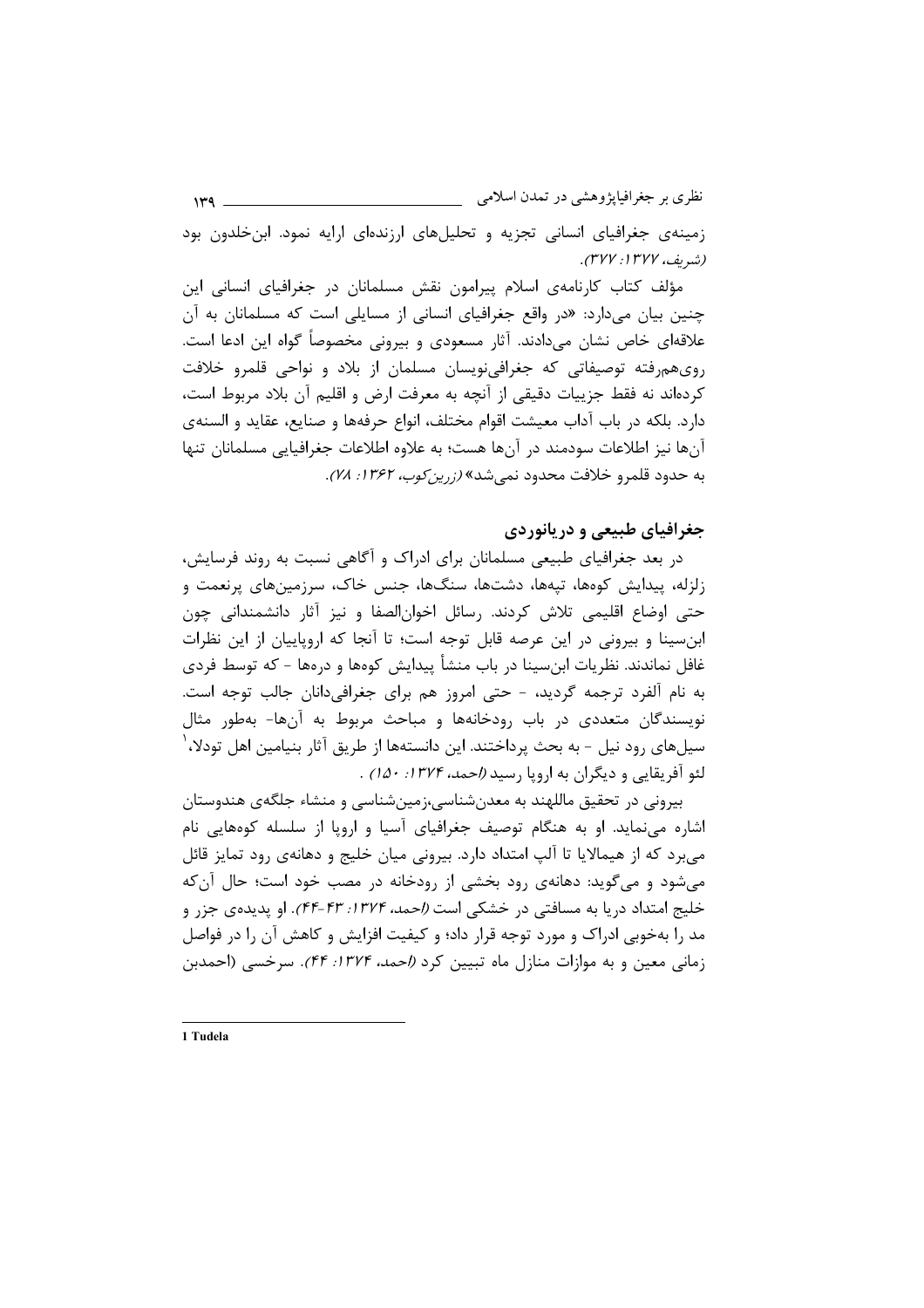مجله جغرافیا و توسعه، پاییز و زمستان ۱۳۸۲

محمدبن طیب) ٰ رسالهای دربارهی دریاها و کومها به نام فیالبحار و المیاه و الجبال به , شتهی تحریر در آورد *(احمد، ۱۳۷۴: ۳۱)* .

قرون سوم، چهارم و پنجم هجری قمری عصر طلوع کشتی٫رانی در اقیانوس هند توسط ناخدایان مسلمان بود. دریانوردان مسلمان سفرهای دریایی دور و درازی را آغاز کردند. آنان به زودی علاوه بر هند به سرزمینهایی چون جاوه، سوماترا و چین یاگذاشتند. داستانها و توصیفات علمی ناخدایان مزبور در کتابها و گزارشات اخبارالصين و اخبارالهند سليمان تاجر و عجايبالهند بزرگ بن شهريار تشريح شده است (آرام، ۱۳۶۶: ۵۲). در حدود سنهٔ ۴۰۰ (هـ . ق) یک بحرییمای مسلمان حتی سواحل آفریقای جنوبی را دید و از طریق بحر سند قسمتی از سواحل چین تا کرهی مورد سیاحت بحرپیمایان مسلمان واقع شد؛ و قرنها قبل از اروپاییها مسلمانان ژاپن را شناختند. نام این سرزمین مجهول را محمود کاشغری جبرله یاد می *کند (زرین کوب،*  $(1)!$ 

یکی از شخصیتهای برجستهی دریانورد جهان اسلام معلمالبحر سلیمان بن احمدالمهری از قبیلهی مهرهی یعربستان جنوبی در قرن دهم هجری قمری است. از پنج اثر او دو اثر مهم به نامهاي العمدهٔ المهريه في ضبطالعلوم البحريه و المنهاج الفاخر في علم البحر الزاخر باقي مانده است. اين كتابها اطلاعات گستردهاي در مورد قسمت شرقی اقیانوس هند، هند و چین و مجمع الجزایر مالی و غیره به دست میدهند (آلدومیه لی، ۱۳۷۱: ۵۹۰). پیرامون نقش مسلمانان در جغرافیای دریانوردی مؤلف کتاب علم در اسلام می;نویسد:

«درستپیش از رنسانس اروپا مسلمانان بهپیشرفتهای مهمی در جغرافیای دريانوردي نائل شده بودند كه اكثراً در كتابالعمدةالمهريه تأليف سليمان مهري و بەخصوص كتابالفوائد في اصول علمالبحر والقواعد ابن ماجه مشهور است. تأثير کتابهای این دوره در مغربزمین از اصطلاحاتی همچونThyphoon ماخوذ از طوفان عربی و Monsoon ماخوذ از موسم آشکار است. ابن ماجه همان کس است که کشتیهای و اسکودوگاما از مالندی در مشرق آفریقا تا گالیکوت در هندوستان رهبري كرده است» (*آرام، ۱۳۶۶: ۵۴).* 

۱- او در سال ۲٦۸ هجری قمری وفات کرد.

2 Mahara 3 Calicut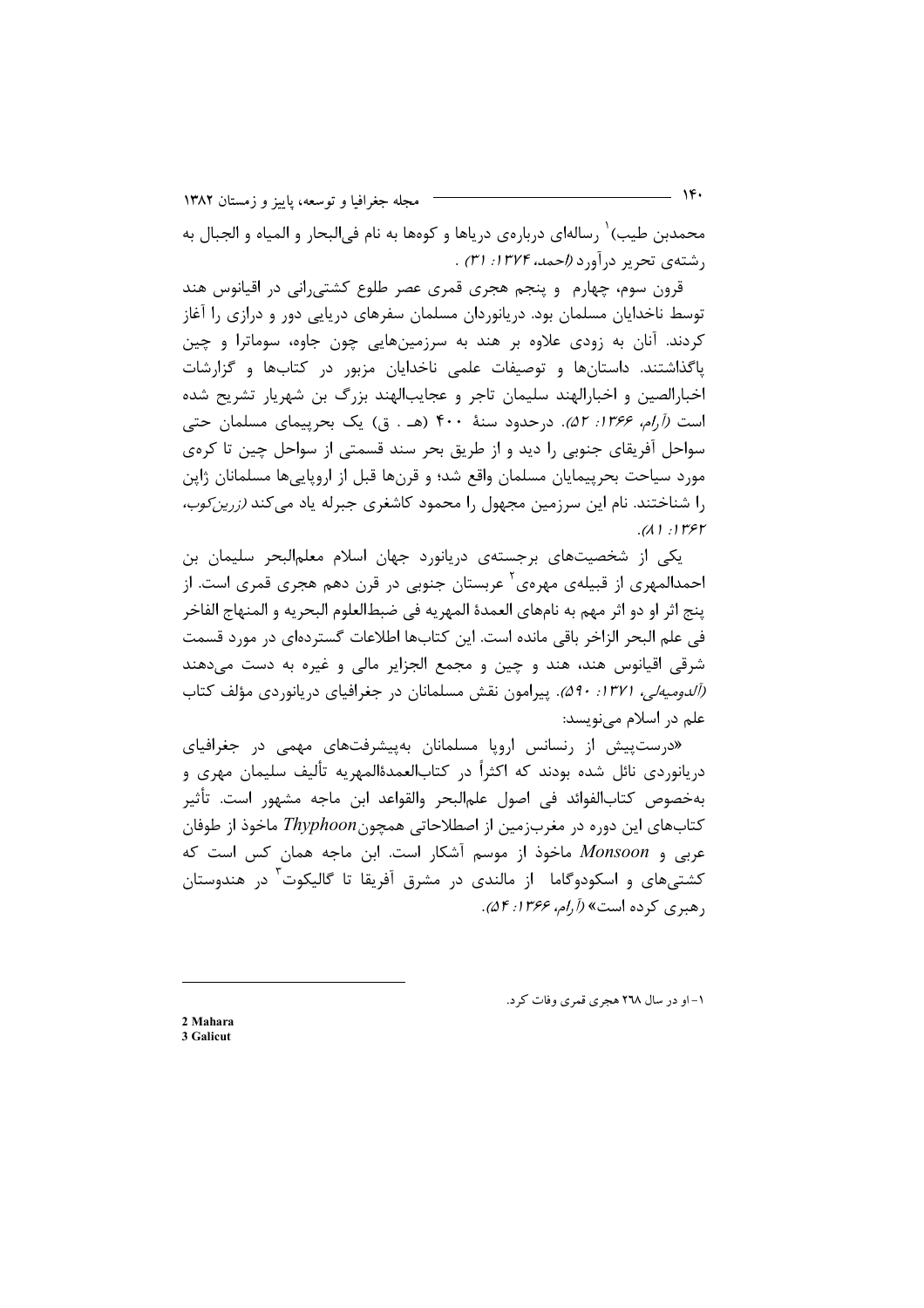جغرافي دانان مسلمان و تأليفات آنان

بیشترین سهم مسلمانان در جغرافیا صورتبندی و منظم کردن نظریههای جغرافیایی و تألیف رسالات و آثار متعدد است، گرچه سطح و ارزش علمی این آثار نابرابر است اما مجموعهی این تلاشها جالب و در خور ستایش است *(شریف، ۱۳۷۷:* ٣٧۶). از نخستین چهرههای مسلمان که در جغرافیا به بحث پرداخت، هشامبن محمد کلبے (۲۰۸هـ . ق۲۰۸م) است. او شخصیتی معتبر و قابل اعتماد بهویژه در تاریخ عربستان پیش از اسلام به شمار می رود.

قولی است که او ده کتاب دربارهی موضوعات جغرافیایی بهنگارش درآورده که البته تعدادکمی از آثار مزبور موجود است *(نصر، ۱۳۵۹: ۸۹)*. پس از چندی جغرافی دان دیگری که در زمینهی ریاضیات و نجوم نیز تبحر والایی داشت به نام محمدبن موسی خوارزمی پای به عرصه نهاد، او با نگارش کتاب صورهٔالارض پایههای این علم را در میان مسلمانان بنیاد نهاد. این اثر هم از لحاظ متن و هم از نظر نقشههایی که ضمیمه شده بود بر كتاب بطلميوس مزايايي داشت *(نصر، ١٣۵٩: ٨٩)*. فيلسوف نامدار ابويوسف یعقوب کندی معاصر خوارزمی ـ متوفای ۲۶۰ هـ . ق ـ کتابی به نام رسمالمعمور فی|لارض به رشتهی تحریر درآورد. در اثر مذکور مناطق مسکونی زمین توصیف شده بود. شاگرد او به نام احمدبن،حمدبن طیب سرخسی ـمتوفای۲۸۶هـ . ق- کتابی بهنام المسالک و الممالک به نگارش درآورد. او همچنین دربارهی کومها و دریاها رسالهای به نام في|لبحار و المياه و الجبال تأليف كرد. در همين قرن ٢٢٨ هـ ق- يا ٢٢١ هـ . ق-ابوالحسن ثابتبن قره اثرمعروف جغرافيايي بطلميوس را ترجمه كرد *(احمد، ١٣٧۴: ٣١).* بتانی در نیمهی دوم قرن سوم به رسم نقشهای پرداخت که در آن حدود دریای مدیترانه و رود نیل را مشخص نمود. *(عبدالرزاقجوهر، ۱۳۷۴: ۵۳)*.

ابن خردادبه نویسنده ی کتاب مسالک و ممالک ـ در قرن سوم هجری قمری۔ که او را پدر جغرافیا در اسلام نیز نامیدهاند، روش و اسلوب جغرافیانویسی را به زبان عربی پایهریزی کرد. اثر معروف او نه تنها مملکهٔالاسلام بلکه مرزها، دولتها و سرزمینهای مجاور را نیز در بر می *گ*یرد *(فرانتس تشنر، ۱۳۷۵: ۲۰-۱۹)*. ابن فقیه اثر جغرافیایی خود را به نام البلدان در اواخر قرن سوم هجری قمری به نگارش درآورد. او ضمن توصیفکردن شهر مکه حکایت سلیمان تاجر را دربارهی هند و چین نیز گزارش نموده است *(فرانتس تشنر، ۱۳۷۵: ۲۱).*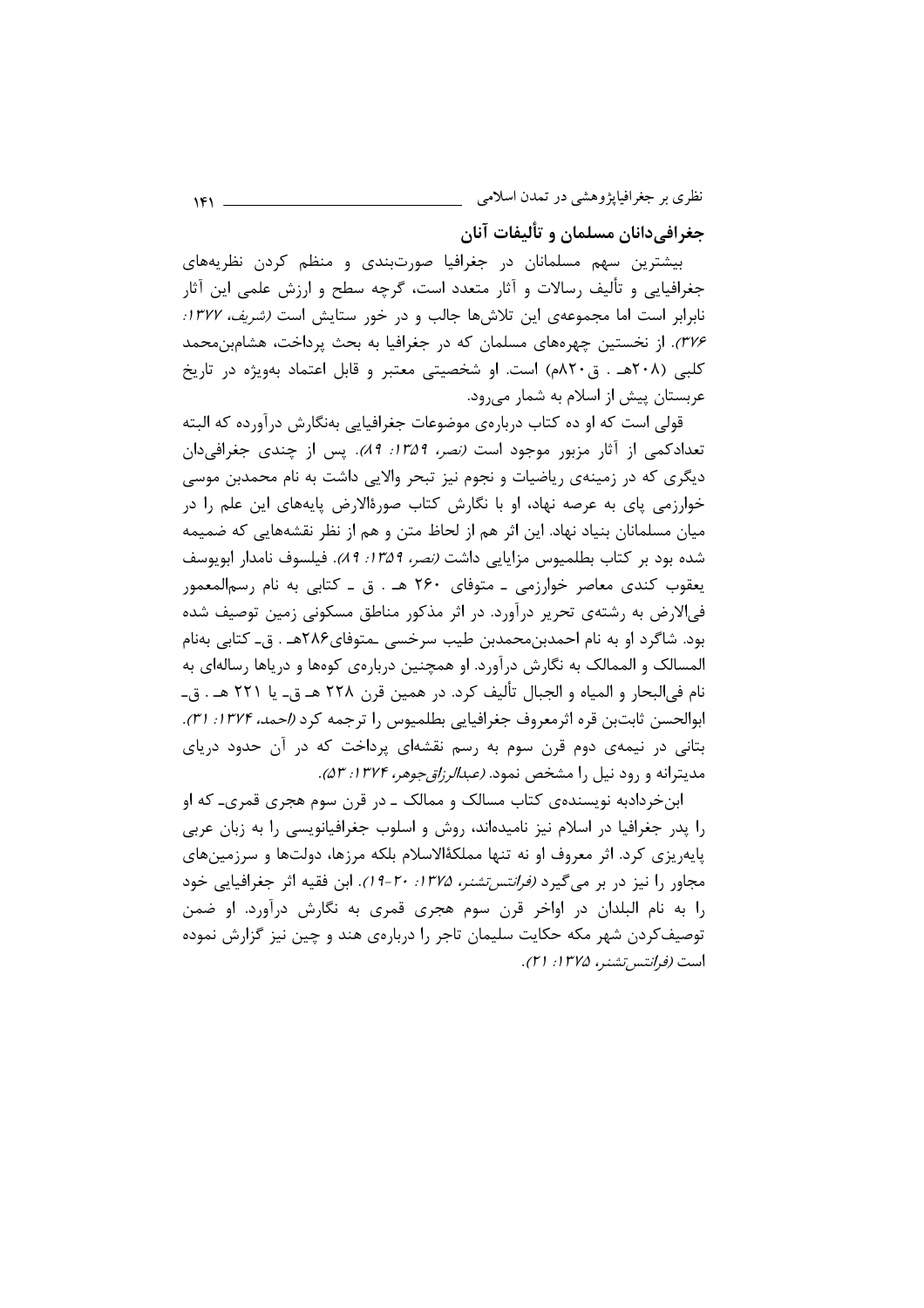مجله جغرافیا و توسعه، پاییز و زمستان ۱۳۸۲

از دیگر جغرافیدانان مشهور قرون سوم و چهارم هجری قمری میتوان از اصطخری، ابوزید احمدبن سهیل بلخی، ابن حوقل، مقدسی، ابن رسته یعقوبی، حسن بن احمد همدانی، مسعودی و مهلّبی یاد کرد.

آثار جغرافیایی آنان بهترتیب عبارت بودند از: مسالک و ممالک، صورالاقالیم، صورةالارض،حسن|لتقاسيم،الاعلاق|لنفسيه،البلدان،الاكليلوصفهٔجزيرةالعرب، اخبارالزمان و مروج|لذهب، كتابي دربارەي سودان و همچنين كتاب حدود العالم ـ اولين كتاب فارسی در علم جغرافیا و دارای مؤلفی گمنام *(فرانتس تشنر، ۱۳۷۵: ۲۴–۲۵؛ فیلیپخلیل،*  $.$  (۴۹۳:۱۳۶۶)

جرجی زیدان در باب جایگاه علم جغرافیا در قرن چهارم هجری قمری در دنیای اسلام مینویسد: «ظاهراً علم جغرافی در قرن چهارم هجری در میان ملل اسلامی بهحد کمال رسید؛ و همانطور که درآن قرن کتب تاریخی آنان فزونی یافت کتب جغرافیای اسلامی نیز زیاد شد....» *(زیدان، ۱۳۷۲: ۵۰۸).* صاحبنظر و محقق دیگری میگوید: « نیمهی دوم سدهی چهارم (دهم میلادی) سالهای بازدهی و بهرهزایی این تلاشها است و گزاف نخواهد بود اگر گفته شود که چنین فعالیت زیادی در علم جغرافیا هرگز پیش از آن اتفاق نیفتاد، مفاتیح العلوم خوارزمی، الفهرست ابن ندیم و رسائل اخوان الصفا نمونههای بزرگ و ماندگار این تلاش ها است» *(شریف، ۱۳۷۲: ۳۷۶).* 

قرن پنجم هجری قمری را میتوان اوج رونق و بالندگی علم جغرافیا در میان مسلمانان دانست. در این دوره دانش جغرافیایی اعم از موضوعات اقتباسی، پژوهشی و مشاهدهای در بالاترین سطح پیشرفت قرار داشت. طی این قرن متون جغرافیایی در میان سایر شاخههای علوم پایگاه ویژهای پیدا کرد و روشهایی نوین برای ارایهی مطالب جغرافیایی تدوین و تنظیم گردید. سهم و نقش ابوریحان بیرونی در این زمینه قابل توجه است زیرا او علاوه بر اطلاع از متون و دانش جغرافیایی که تا آن زمان عرضه شده بود، با تسلط بر منابع و مدارک یونانی، هندی و ایرانی در آنها به مطالعهی تطبیقی و انتقادی پرداخت *(فرانتس تشنر، ۱۳۷۵: ۳۶)*. در میان آثار جغرافیایی بیرونی کتاب تحدید نهایاتالاماکن از همه مهمتر است. در اثر مزبور او به جای اندازهگیری طول و عرض جغرافیایی روش تازهای بنیاد نهاد. دیگر اثر جغرافیایی او تحقیق ماللهند دربارهی سرزمین هند به نگارش درآمد *(نصر، ۱۳۵۹: ۹۰).* در همین قرن ناصر خسرو سفرنامهای به نگارش درآورد که مشتمل بر اطلاعات جغرافیایی فراوانی در خصوص خاور میانه بود. در زمان موردبحث ابوعبیدالبکری قدیمی ترین جغرافی دان اندلسی۔ کتابهای المسالک و الممالک و معجم ما استعجم را تألیف کرد. او سنت و روشی را در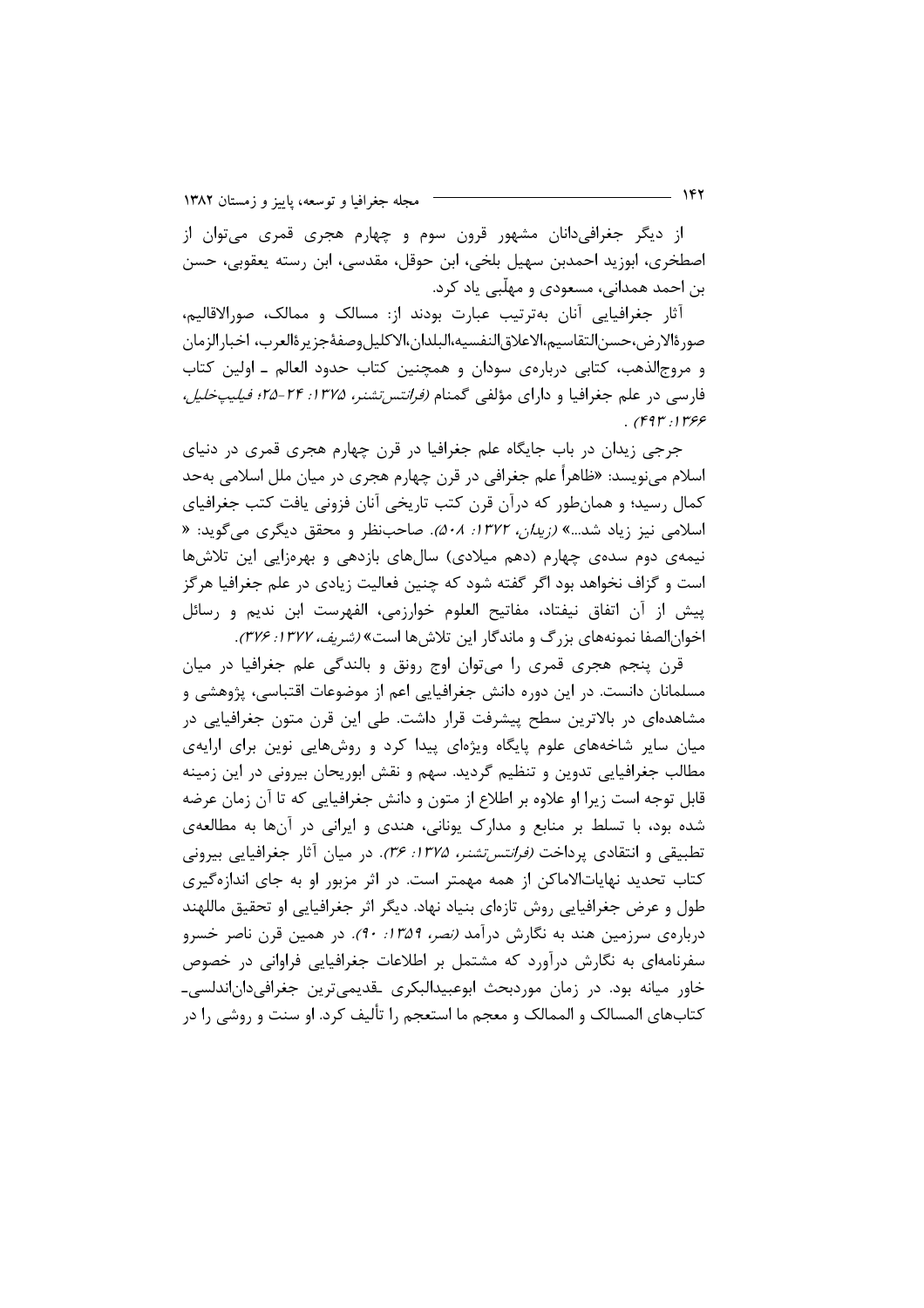نظري بر جغرافيايژوهشي در تمدن اسلامي  $154 -$ 

جغرافیانویسی بنیاد نهاد که دو قرن پس از آن نیز ادامه یافت *(حلبی، ۱۳۶۵،۳۷۰-۳۲۱*). در قرن ششم دریانوردی همانند سهل ابن ابان گزارش مسافرتهای خود را به تحریر درآورد. در بعد جغرافیای محلی کتابهایی نوشته شد که بیشتر به یک ناحیه خاص اختصاص داشت. از مهمترینجغرافیدانان این دوره و آثار آنان می توان از: الزهری غرناطي|لمازني صاحب كتاب|لمعرب عن بعض عجائب|لمغرب، ابن جيبر مؤلف كتب رحلهٔ ابن جبیر والاحاطه فی اخبار غرناطه و شریف ادریسی صاحب آثار نزههٔالمشتاق و روض الانس و نزههٔالانس نام برد *(نصر، ۱۳۵۹: ۹۰).* در قرن هفتم آثار جغرافیایی متعددی در جهان اسلام به نگارش درآمد. یکی از بهترین آثار این دوره را میتوان فرهنگ جغرافيايي و دايرةالمعارف معجم|لبلدان تأليف ياقوت حموي نام برد. نويسندهي مزبور کتاب خود را مبتنی بر مشاهدات شخصی و از طریق اقتباس از منابع قدیمی تر به رشته تحریر درآورد. این اثر از نظر بیوگرافی نیز حائز اهمیت است زیرا در آن اسامی اشخاص معروفی که در شهرهای مختلف متولد شدهاند، و نام شهرهایی که به اسم اشخاص بزرگ باقی مانده ذکر گردیده است.

ویژگی دیگر معجم|لبلدان ذکر اسامی جغرافیایی به ترتیب الفباء است. بهاختصار می توان اشاره کرد که: این کتاب مشتمل بر اطلاعات تاریخی، اجتماعی، منطبق بر سنتهای علمی و ادبی دورههای پیشین، خلاصه اطلاعات جغرافیایی تا آن دوره و مرجع مهمی است که محققان جغرافیایی تاریخی سرزمینهای اسلامی خود را از آن بي نياز نمي دانند (عبد*الر زاق جوهر، ۱۳۷۴: ۶۵-۶۶)*.

از دیگر جغرافی دانان مشهوری که در این دوره آثار ارزندهای عرضه کردند می توان از: قزويني نويسندەي عجايبالمخلوقات و غرايبالموجودات، ابن سعيد غرناطي صاحب اثر بسطالارض، ابوالفداء شامی مؤلف تقویم|لبلدان و سائح هروی نگارندهی كتابالاشارات الى معرفةالزيارات ياد نمود (نصر، 1۳۵۹: ۹۱ ؛ /حمد، ١٣٧۴: ٥۴). در قرن هشتم هجری قمری نیز جغرافیدانان برجستهای همانند ابن بطوطه صاحب کتاب تحفةالنظّار يا رحلة ابن بطوطه، حمدالله مستوفى مؤلف نزهةالقلوبو دمشقى نويسندهى كتاب نخبةالدّهر في عجايبالبر والبحر ظهور كردند (احمد، ١٣٧۴: ۵۵-۶۰).

آثار نویسندگان مذکور در بیان متون جغرافیایی از برجستگی خاص برخوردار است. پس از قرن هشتم پژوهش در علم جغرافیا و جغرافیانگاری بهتدریج رو به ضعف نهاد (إحمد، ١٣٧٤: ۶۱-۶۲). با وجود اين در قرن نهم هجري قمري زبدةالتواريخ اثر حافظ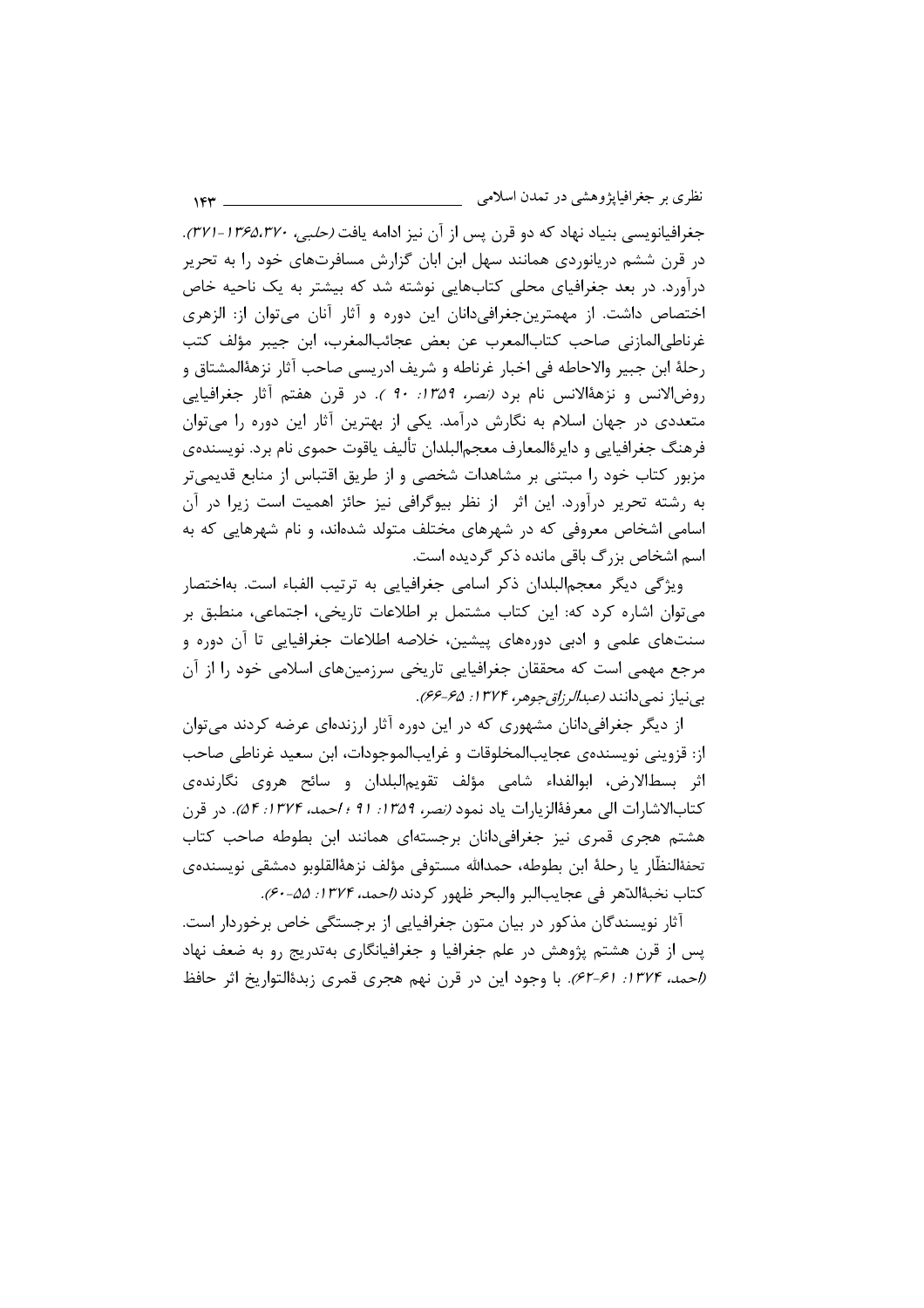مجله جغرافیا و توسعه، پاییز و زمستان ۱۳۸۲

ابرو و مطلع|لسعدین و مجمع|لبحرین اثر عبدالرزاق جوهر سمرقندی از جایگاه ویژهای در دانش جغرافيا برخوردار هستند *(احمد، ١٣٧۴: ۶۴-۶۴)* .

از آثار جغرافیایی قرن دهم می توان اثر جغرافیانگاری حسن بن محمدالوزان الزیات غرناطی ۔ بزرگ شدہ در فاس مراکش که پس از اسارت مسیحیان او را جان لئوی آفریقایی نام نهادند ـ به نام وصف افریقیه، آیین اکبری اثر ابوالفضل علامی ـ به زبان فارسی ۔ و هفت اقلیم اثر امین احمد رازی ۔ که آن را دایرۂالمعارفی به زبان فارسی می دانند \_ یاد کرد (نصر، ١٣٥٩: ٩١-٩٢؛ احمد، ١٣٧٢: ۶٣-۶۴).

با تثبیت قدرت و گسترش امپراتوری عثمانی، قلمرو آنان به یکی از مراکز مهم نوشتههای جغرافیایی تبدیل شد. اولین آثار آنها کتب کوچکی دربارهی خلقت عالم بود که به سیاق آثار عجایب و دربارهی شگفتیهای آفرینش نوشته می شد. معروفترین اين نوع نوشتهها را مي توان دُرّ مكنون تأليف يازيجي اوغلو احمدبيجان نام برد. او نخستین فردی است که قسمتهایی از کتاب عجایبالمخلوقات قزوینی را که به خلقت عالم می پردازد ـ به همان نام ترجمه کرده است. شایان ذکر است که در این اثر بر عجايب خلقت بيش از اطلاعات علمي تأكيد شده است *(فرانتس تشنر، ١٣٧۵: ۴٩)*.

در این دوره به لحاظ گسترش قدرت ترکان عثمانی کتب متعددی در زمینهی دريانوردي تأليف گرديد. كتابالفوائد في اصول|لبحر والقواعد تأليف ابنِماجه، چندين رساله دربارەي اقيانوس هند و مجمع|لجزاير مالايا تأليف سليمان مهري، كتاب محيط در احوال بحر عمان از سیدی علی دریاسالار عثمانی و تحقیقات نقشهنگاری دریاسالار دیگر عثمانی پیری ریس (رییس) از تألیفات مهم جغرافیای دریانوردی این دوره هستند. از آثار مهم دیگر مرتبط با دانش جغرافیا در قلمرو امپراتوری عثمانی و در قرن یازدهم هجری قمری می توان اثر مهم کشفالظنون نوشتهی حاج خلیفه و کتاب مناظرالعالم محمدعاشق ـ محمدبن عمربن با يزيدبن عاشق ـ را نام برد. نويسندهى مناظرالعالم برای نخستین بار کوشیده است تا میان جغرافیای اسلامی و اروپایی مقايسهاي به وجود آورد *(نصر، ١٣۵٩ : ٩١-٩٢).* 

تأثیر گذاری دانش جغرافیایی مسلمانان بر دنیای غرب

علم و دانش جغرافیایی در جهان غرب در اوایل سدهی هشتم هجری قمری (دوازدهم میلادی) در سطحی ساده و بسیار پایینتر از جغرافیای اسلامی بود؛ تا آنجا که بسیاری از اندیشمندان غربی تحت تأثیر مسلمانان قرار گرفته بودند *(شریف، ۱۳۷۷:* (۳۹۱؛ احمد، ۱۳۷۴: ۱۳۴–۱۳۳). انتقال دانش جغرافیای اسلامی به اروپای لاتین و دنیای مغرب زمین به دو شیوهی زیر انجام گرفت: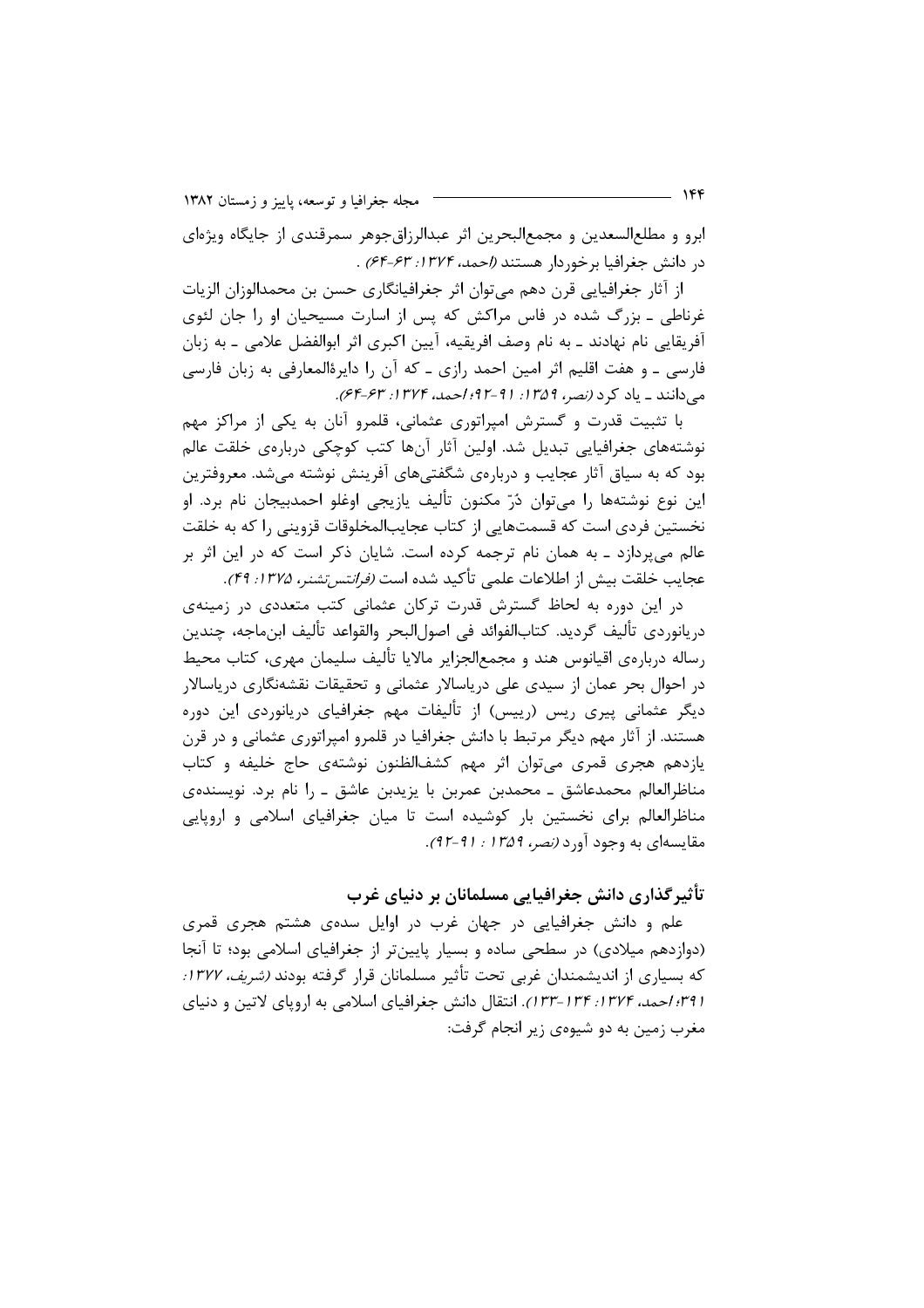نظری بر جغرافیایژوهشی در تمدن اسلامی  $YFA =$ 

الف- تماس فرهنگی مسلمانان با غرب از طریق اسپانیا، سیسیل، دریای اژه و از همه مهمتر در طول جنگ های صلیبی ب- به دنبال جنبش ترجمه بسیاری از آثار عربی به زبانهای اسپانیایی، ایتالیایی و سیسیلی ترجمه گردید. ترجمههای مزبوردر انتقال علوم اسلامی از جمله اطلاعات جغرافیایی به غرب مؤثر بود *(شریف، ۱۳۷۷: ۳۹۱).* دانشمندی فرانسوی به نام ونسان *'* 

که کتابدار و معلم خصوصی لویی نهم بود، بیشترین اطلاعات جغرافیایی و زمینشناسی خود را از منابع عربی اخذ کرد. یکی از دانشمندان غربی به آلبرتکبیر<sup>۲</sup> تحت تأثیر اندیشههای جغرافیایی مسلمانان قرار گرفت *(احمد، ۱۳۷۴: ۱۳۸)*.

در قرن دهم هجری قمری (شانزدهم میلادی) جغرافیدان صاحبنامی از دنیای اسلام ـ كه پيش از اين بدان اشاره كرديم، بهنام حسن بن محمدالوزان (يوحناالاسد غرناطی) که در نزد ملل اروپایی به اسم لئون آفریکانوس ٔ اشتهار دارد، تأثیری شگرف بر دنیای مسیحیت گذاشت. او در اثر جغرافیایی خود قارهی آفریقا و دیدنیهای آن را ـ که پیش بینی از این به زبان عربی نوشته بود، به زبان ایتالیایی توصیف کرد. انتشار اثر مذکور به زبان لاتین آن را به منبعی مهم برای شناخت کشورهای اسلامی در عصر رنسانس و بعد از آن تبدیل کرد (آلد*ومیهلی، ۱۳۷۱: ۵۵۸-۵۵۹)*.

غربیان از تحقیقات مسلمانان در زمینهی جغرافیای طبیعی بهخوبی استفاده کردند. ترجمهی یکی از آثار ابن سینا ـ توسط فردی به نام آلفرد از موارد قابل ذکر است. مطالعات و اطلاعات مسلمانان در زمینهی رودخانهها و سیلهای رود نیل از طریق آثار نویسندهی غربی به نام بنیامین و حسن بن محمد الوزان به غرب منتقل گردید. این اندیشههای جغرافیایی در اروپای دوران غفلت و تاریکی (قرون وسطی) آثار ارزندهای به جاي گذاشت (/حمد، ۱۳۷۴: ۱۵۰).

مؤلف کتاب کارنامهی اسلام در مورد تأثیر جغرافیایدانان مسلمان بر دنیای غرب چنین مینویسد:«بعضی جغرافیدانان اسلام ظاهراً از روی فرضیات یا اطلاعات هندوان قرنها پیش از کشف قارهی آمریکا برخوردند به اینکه در آن سوی نیمکرهی مسکون هم باید خشکی باشد و همین فرضیه بود که وقتی به کریستف کلمب رسید، وی را به کشف قارەي جديد رهنمود شد. بەدرستى دانسته نيست که از اين گنجينەي تحقيقات جغرافیایی مسلمانان اروپاییها قبل از شروع اکتشافات جغرافیایی خویش تا چه حد خبر داشتهاند. اما لااقل کتاب ادریسی عالم مسلمان اندلسی که مجموعهای از جغرافیا و

1 Vincen

۲- او در سال ۹-۱۲۸۰ /۶۷۸ میلادی در گذشت.

3 Leon Affircanos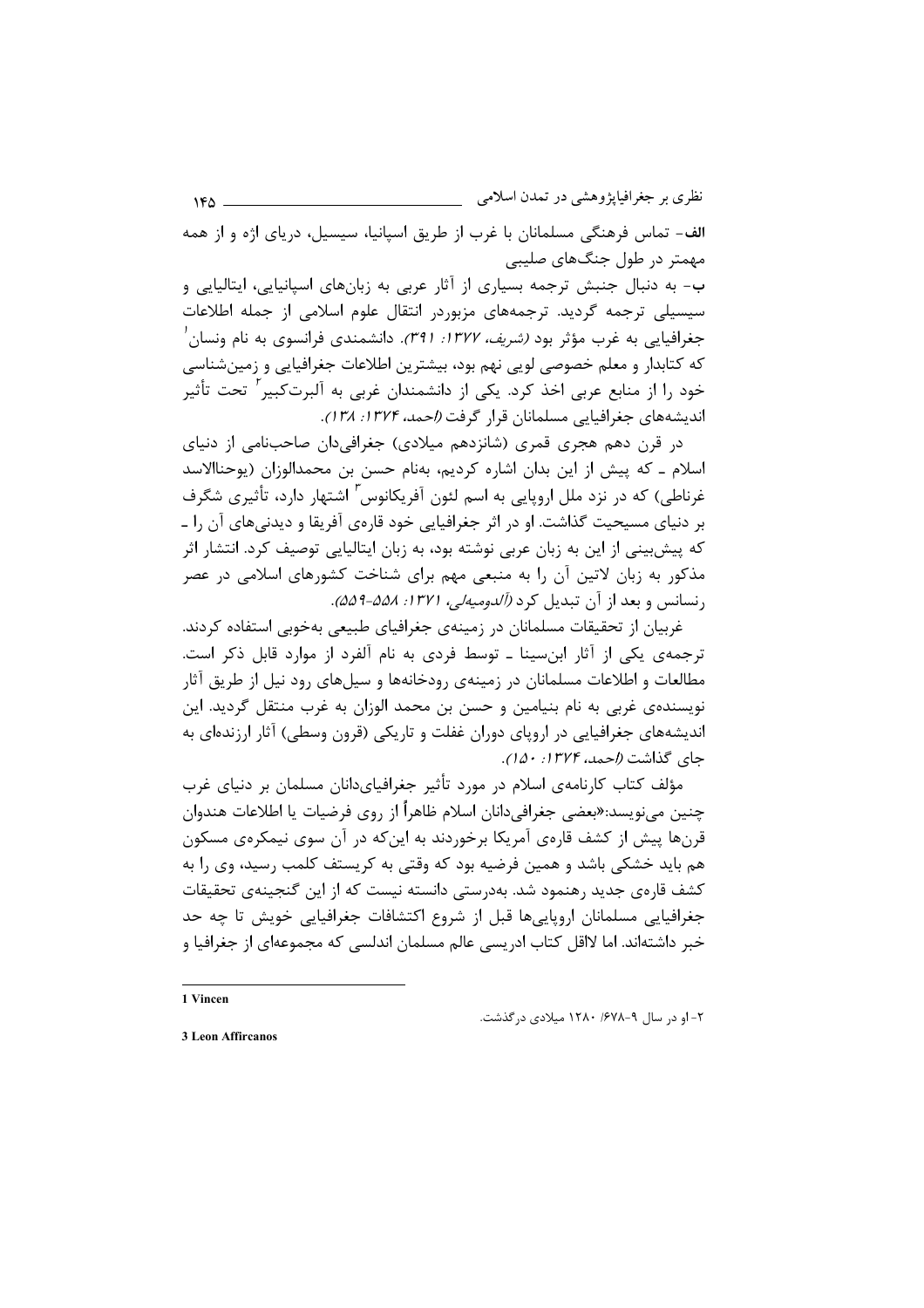نقشه عالم را از روی کتب سابقین برای راجر دوم یادشاه جزیرهی سیسیل تصنیف کرد و آن را نزههٔالمشتاق یا رجریه نام نهاد، نمیبایست برای اروپاییها مجهول مانده باشد… چنان که تقویم|لبلدان ابوالفداء هم حتی در نیمهی قرن اول هفدهم میلادی هنوز مورد استفاده اروپایی ها بوده است» (زرین *کوب، ۱۳۶۲: ۸۲)*.

انتقال نقشههای معتبر، نظریات مربوط به کرویت زمین، طول و عرض جغرافیایی، نظریات فلکی، علل جزر و مد به غرب از دیگر موضوعات و مسایل قابل ذکر است. «به عقیدهی پارهای از محققان، اروپا در تمامی قرون وسطی اثری که آن را بتوان با کتاب ابوالفداء (تقويم|لبلدان) مقايسه كرد به وجود نياورد؛ و نزهۀالمشتاق ادريسي كه قبل از آن تألیف یافت تأثیر قابل توجه داشت. نقشههای ادریسی در این کتاب کمال نقشهبرداری بود. در دورهای که هنوز اروپا قرون وسطای خود را میگذراند و از این آگاهی ها و عوامل بی نصیب بود» *(زرین کوب، ۱۳۶۲: ۸۲).* 

باید اذعان کرد که تا دوران اکتشافات جدید علوم جغرافیایی تقریباً به طور کامل در انحصار مسلمانان و فرهنگ اسلامی بود. به عبارتی ساده و خلاصه می توان اظهار داشت که مسلمانان در زمینههای علوم و معرفت جغرافیایی، اکتشافات و بازرگانی جهانی اجداد و نیاکان فرهنگی اروپاییان بودند؛ *(شریف، ۱۳۵۹: ۸۴؛ ژان سواژه، ۱۳۶۶: ۵۰)* گرچه بسیاری از منابع مدون جغرافیای دنیای اسلام بهسبب آنکه مترجمی برای این آثار به زبان لاتین پیدا نشد در اختیار اروپاییان قرار نگرفت.

#### نتيجەگيرى

بر اساس آنچه گذشت میتوان نکات زیر را به عنوان نتیجهی مقالهی حاضر مطرح کر د:

ـ بررسی عوامل رویکرد و علاقهمندی مسلمانان به جغرافیاپژوهی صاحبنظران به مواردی همانند الهام از قرآن کریم، اهمیت و جایگاه عبادی حج و شناخت موقعیت قبله، گسترش قلمرو اسلام، حس کنجکاوی، تأثیرپذیری از آثار و منابع جغرافیایی ايراني، يوناني، هندي و عربي ــ عرب پيش از اسلام ــ عامل تجارت، گسترش و توسعهي راهها و سازمان یافتن نظام برید اشاره، کردهاند. گرچه از میان عوامل مزبور برای سه عامل نخست به ترتیب ذکر می توان جایگاه و منزلت ویژه قائل شد.

ے در زمینهی خدمات مسلمان به علم جغرافیا، تلاش جغرافیدانان مسلمان در شناخت.ممالکغیرمسلمان، مطالعه، تحقیق و نوآوری در عرصههای جغرافیای ترسیمی،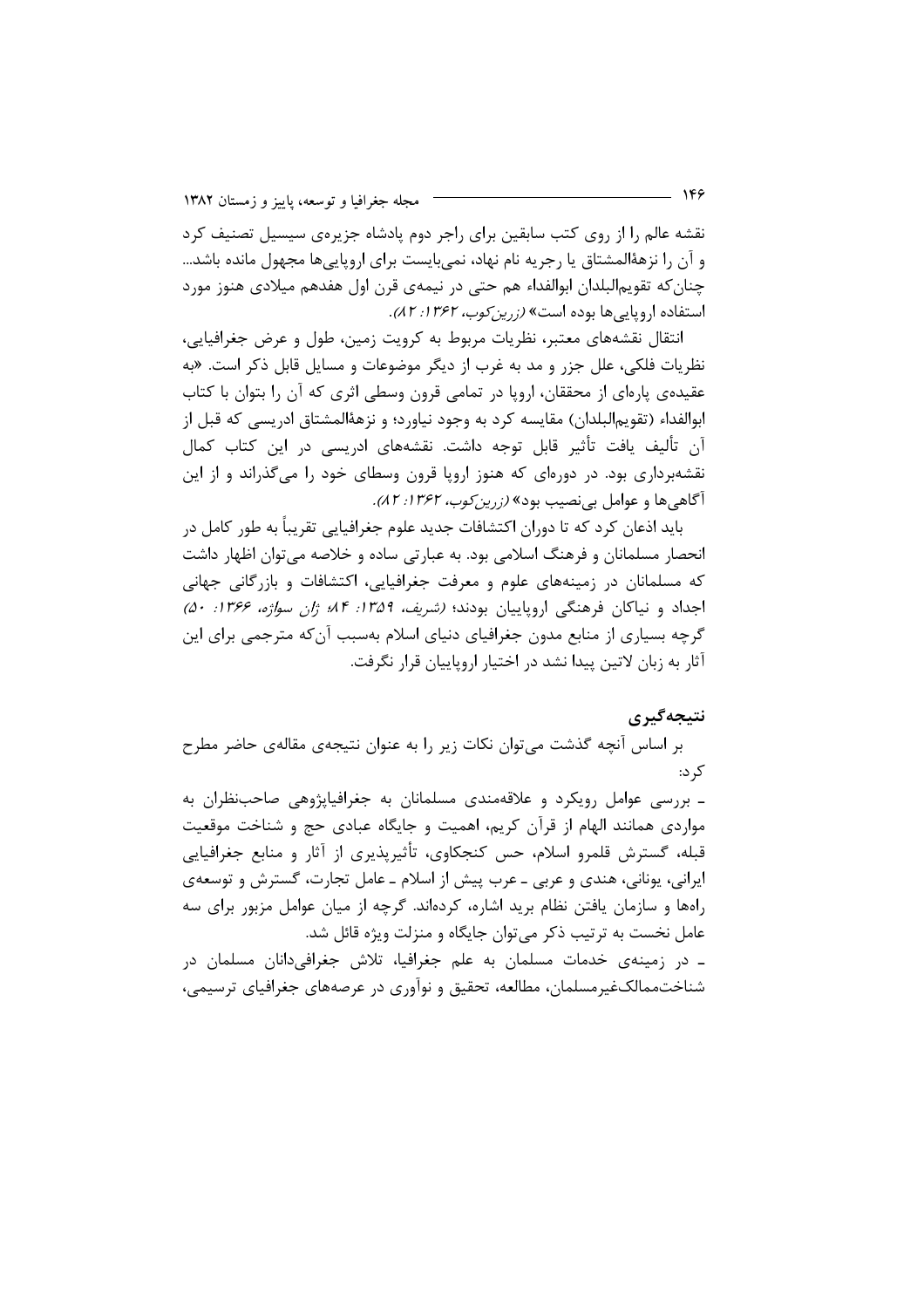نظری بر جغرافیایژوهشی در تمدن اسلامی  $18V$ رياضي، توصيفي، انساني دريانوردي و عرضهٔ تأليفات متنوع و فراوان در علم جغرافيا و مباحث مرتبط با آن در دورههای مختلف تاریخ و تمدن اسلامی شایان توجه است. ـ دستاوردهای مهم مسلمانان پیرامون دانش و علم جغرافیا به دنیای غرب نیز انتقال یافت؛ غربیان از معرفت جغرافیایی و آثار جغرافیدانان مسلمان در شاخههای متنوع و مختلف بهرەي فراوان بردند.

منابع و مآخذ

۱- احمد، نفیس: خدمات مسلمانان به جغرافیا، ترجمهی حسن لاهوتی، بنیاد پژوهشهای اسلامی، آستان قدس رضوی، مشهد، ۱۳۷۴. ٢- الدوميةلي: علوم اسلامي و نقش أن در تحولات علمي جهان، مترجمان محمدرضا شجاع رضوي، اسدالله علوي، بنياد پژوهش هاي آستان قدس رضوي، مشهد، ١٣٧١. ۳- آداممتز: تمدن اسلامی در قرن چهارم هجری، جلد دوم، ترجمهی علیرضا ذکاوتی، مؤسسه انتشارات امير كېيږ، تيران، ۱۳۶۴. ۴ - آرام، احمد (به اهتمام) : علم در اسلام، انتشارات سروش، تهران، ۱۳۶۶. ۵- آرنولد، توماس، آلفردگیوم: میراث اسلام، ترجمهی مصطفی علم، انتشارات کتابفروشی مهر، تيھران، ٻے تا. ۶- حکیمی، محمدرضا: دانش مسلمانان، دفتر فرهنگ اسلامی، تهران، بی تا. ٧- حلبي، علي اصغر: تاريخ تمدن اسلام،انتشارات اساطير، تهران، ١٣۶۵. ٨- حموي، ياقوت: معجم البلدان، المجلدالاول، انتشارات اسدي، تهران، ١٩۶۵م. ۹- خرمشاهی، بهاءالدین: قرآن شناخت، مباحثی در فرهنگآفرینی قرآن، انتشارات طرح نو، تېران، ۱۳۷۵. ۱۰- دورانت، ويل: تاريخ تمدن (عصر ايمان) بخش دوم، ترجمهي ابوالقاسم پاينده، انتشارات اقبال، نەرن، ۱۳۴۳. ا ا - زرين كوب، عبدالحسين: كارنامەي اسلام، مۇسسە انتشارات اميركېبير، تەران ۱۳۶۲. ١٢- زيدان، جرجي: تاريخ أداباللغةُالعربيه، جلد دوم، مطبعةُالهلال بيروت ١٩٣٠. ۱۳- زیدان، جرجی: تاریخ تمدن اسلام، ترجمهی علی جواهر کلام، مؤسسه انتشارات امپرکبیر، تبصان ، ۱۳۷۲. ۱۴- ژان سواژه: مدخل تاریخ شرق اسلامی، به اهتمام کلودکاهن، ترجمهی نوش آفرین انصاری، مرکز نشر دانشگاهی، تهران، ۱۳۶۶.